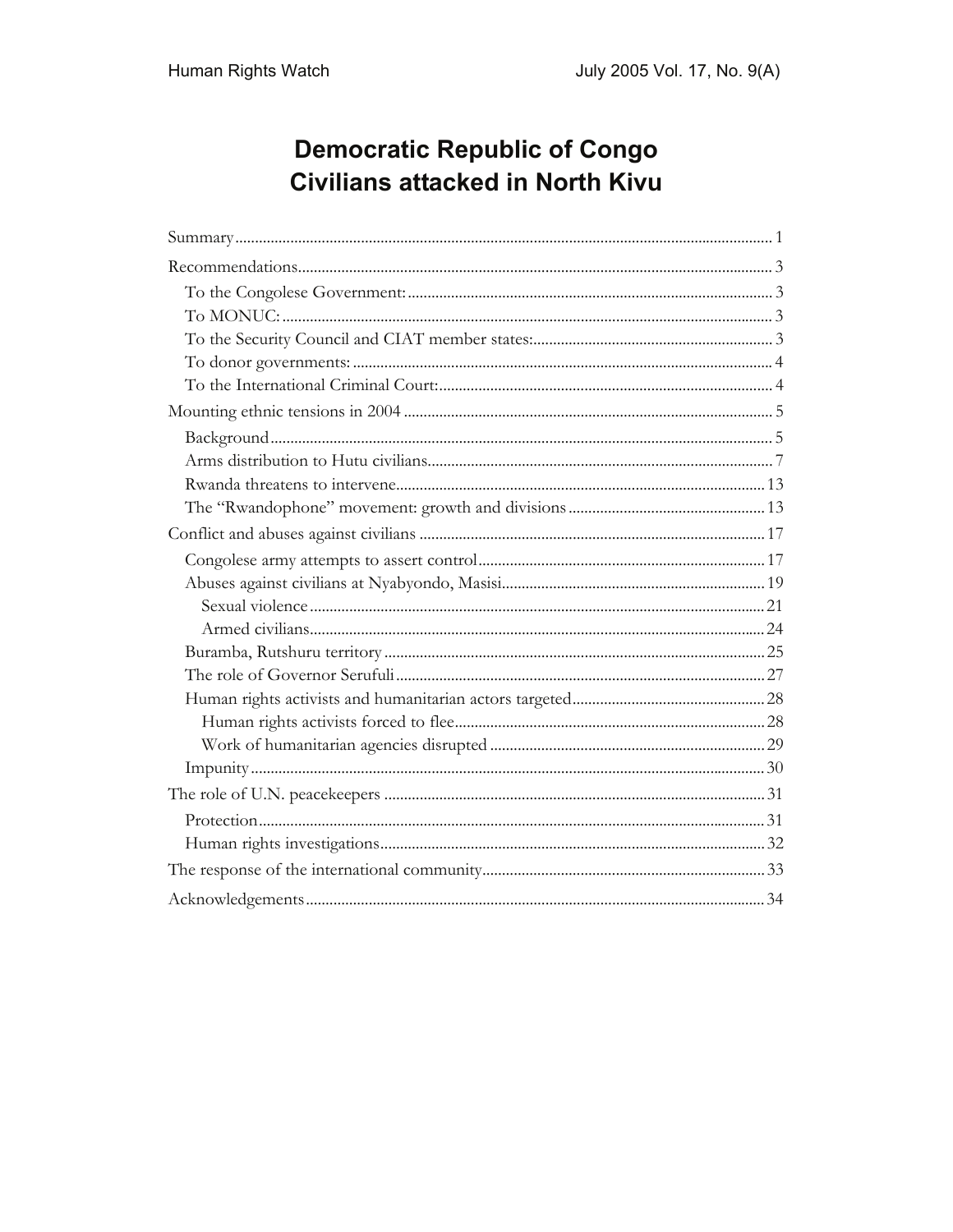# **Carte des Territoires du Nord Kivu**

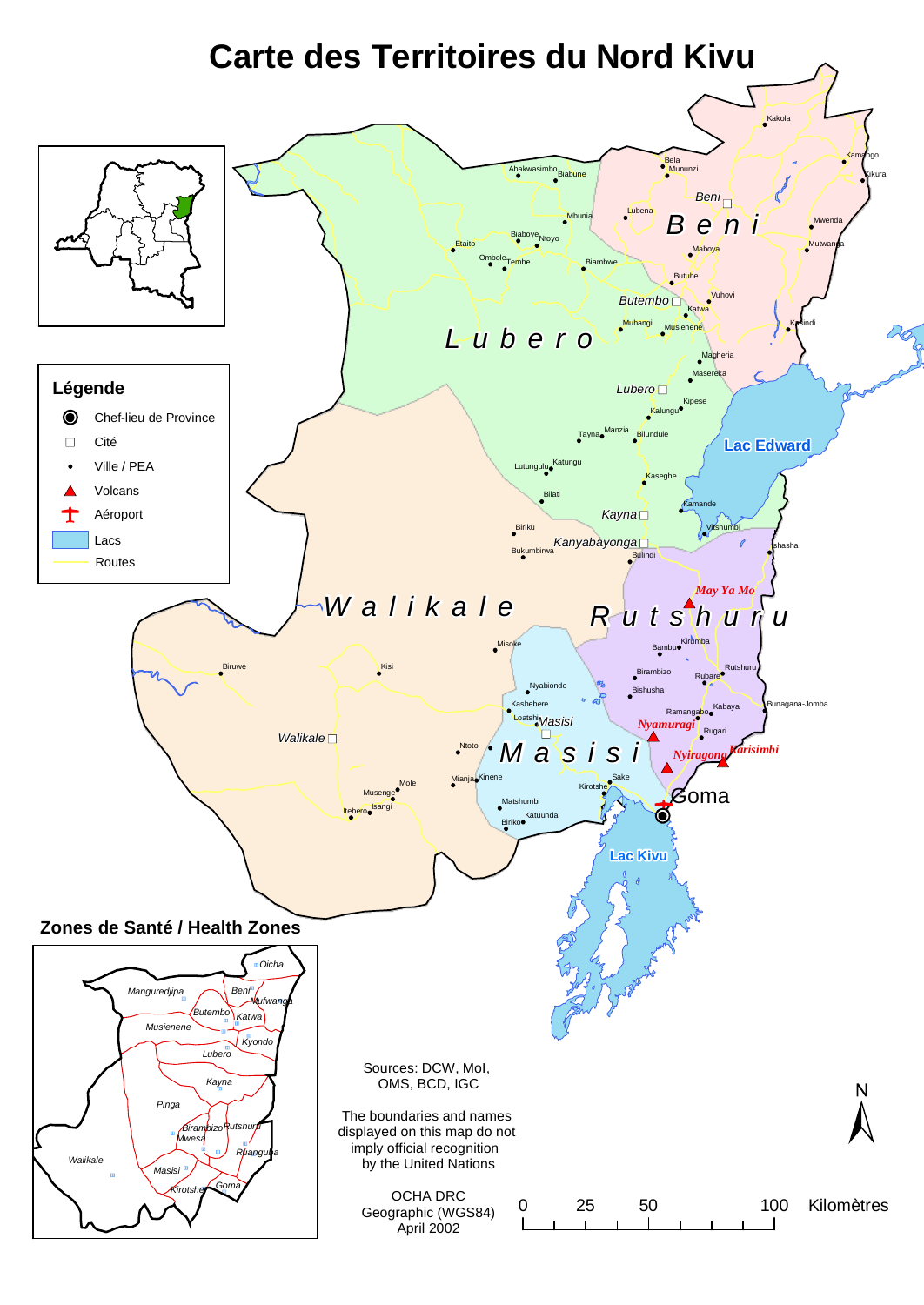#### **Summary**

In December 2004 soldiers of the Congolese national army, (*Forces Armées de la République Démocratique du Congo, FARDC*)*,* attacked and killed at least one hundred civilians and raped scores of women and girls during fighting in North Kivu, a province of the Democratic Republic of Congo (DRC). In some cases ethnic Hutu civilians, armed by local authorities, joined the soldiers in committing these crimes.

The fighting pitted FARDC forces still loyal to the Congolese Rally for Democracy - Goma (*Rassemblement Congolais pour la Démocratie-Goma,* RCD-Goma), against other units of the same army who were opposed to RCD-Goma. Soldiers on both sides of this split deliberately attacked, executed and raped civilians in various incidents throughout the province.

At least two hundred thousand local residents fled the fighting, many seeking refuge in forests where they had no access to food, clean water, or medical help. The armed conflict between the two different factions of the same army illustrated the failure of the Congolese government to integrate the forces of previously belligerent parties at war since 1998. The creation of a single national army was part of the Pretoria agreement of 2002 that led to the establishment of the transitional government in June 2003.

The fighting in North Kivu was linked to political struggles in Kinshasa, the capital, where leaders of the former government and rebel groups jostled to position themselves ahead of national elections planned in 2006. But the fighting also reflected local ethnic tensions. Coming after two other periods of sharp ethnic hostility in June and August, the incidents in late 2004— with their further loss of life and the new involvement of armed civilians— raised ethnic fears and antagonisms to greater heights.

Eugene Serufuli, the governor of North Kivu and an important RCD-Goma leader, ordered the movement of troops on some occasions during these incidents, and would have been in a position to prevent some human rights abuses committed by them. He subsequently established two commissions to investigate some of the abuses committed but neither he nor RCD-Goma military officers insisted that senior commanders implicated in war crimes during the operations be brought to justice. Some thirty soldiers from the group opposed to RCD-Goma, were tried, found guilty and some were sentenced to death for some of these crimes. They have appealed the judgment.

Rwanda, central to the formation of and of continuing importance to RCD-Goma, threatened to invade Congo in November 2004 to disarm Rwandan rebels said to pose a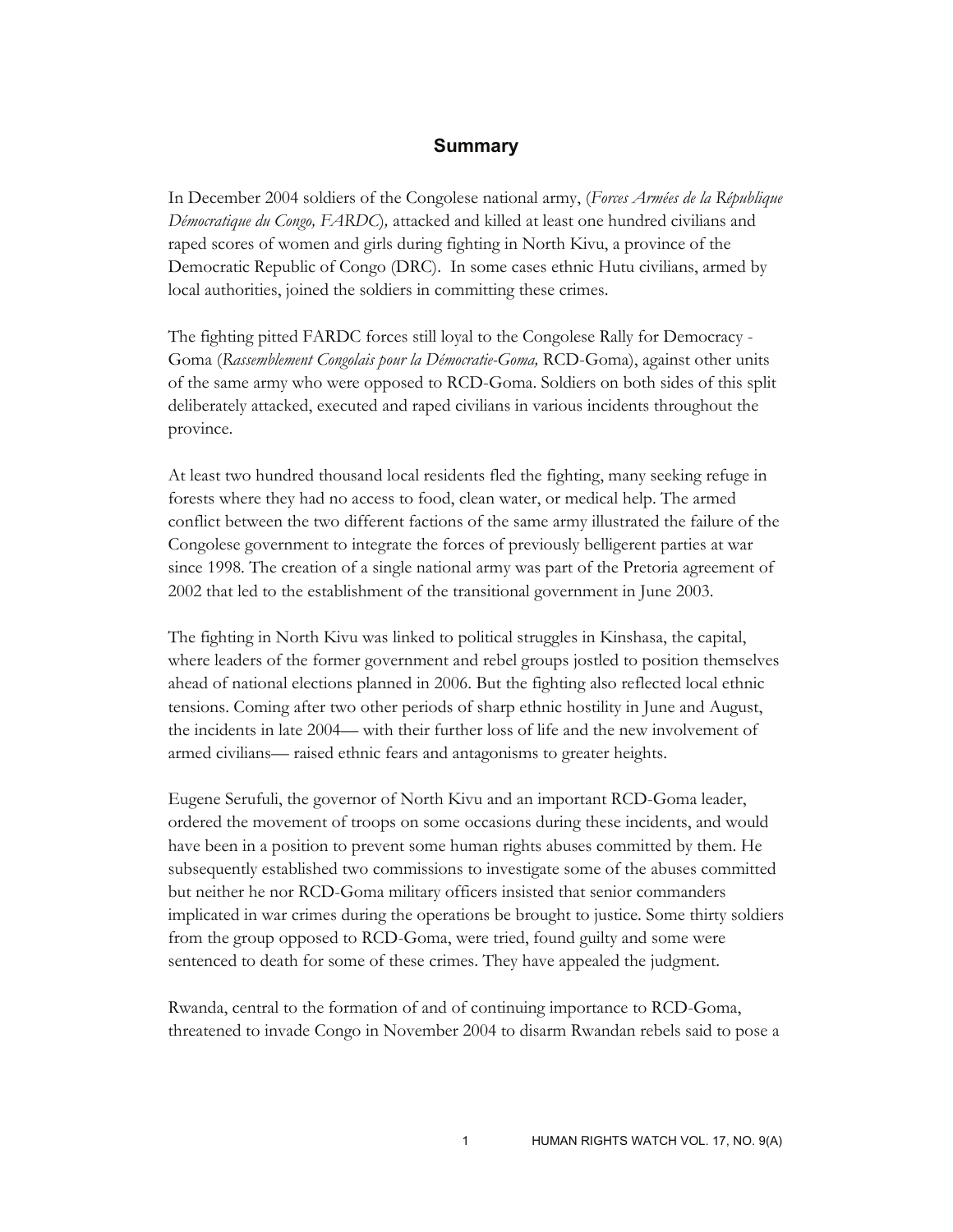risk to its security. In response to these threats and continuing resistance to national control by RCD-Goma, the transitional government sent 10,000 troops east, sparking fears that widespread armed conflict could resume. By mid-December, these forces or their local allies had militarily engaged soldiers loyal to RCD-Goma in at least five places in North Kivu.

The U.N. peacekeeping mission in the Congo (known by its French acronym MONUC) has a mandate to protect civilians under imminent risk of physical violence. However, it responded too slowly to save lives or, in some cases, did not respond at all to attacks against civilians. Later the human rights section of MONUC investigated many of the abuses and publicly concluded that soldiers linked to RCD-Goma had killed at least ninety civilians at Nyabyondo and Buramba and that soldiers of this and other factions integrated into the FARDC had raped more than a hundred women in the area of Kanyabayonga.

In the face of the Rwandan threats, important donor nations, grouped in the International Committee to Accompany the Transition (known by its French acronym CIAT, for *Comité International d'Accompagnement de la Transition*), reaffirmed the integrity of Congolese territory. Two donors, the United Kingdom and Sweden, suspended aid payments to the Rwandan government to signal their concern. MONUC also denounced Rwandan threats to the transitional process. However, donor governments and international organizations remained largely silent, at least in public, about the responsibility of officials within the transitional government for the deteriorating situation in North Kivu. Nor did they say much about the crimes against the civilian population and the need to prosecute those who perpetrated them.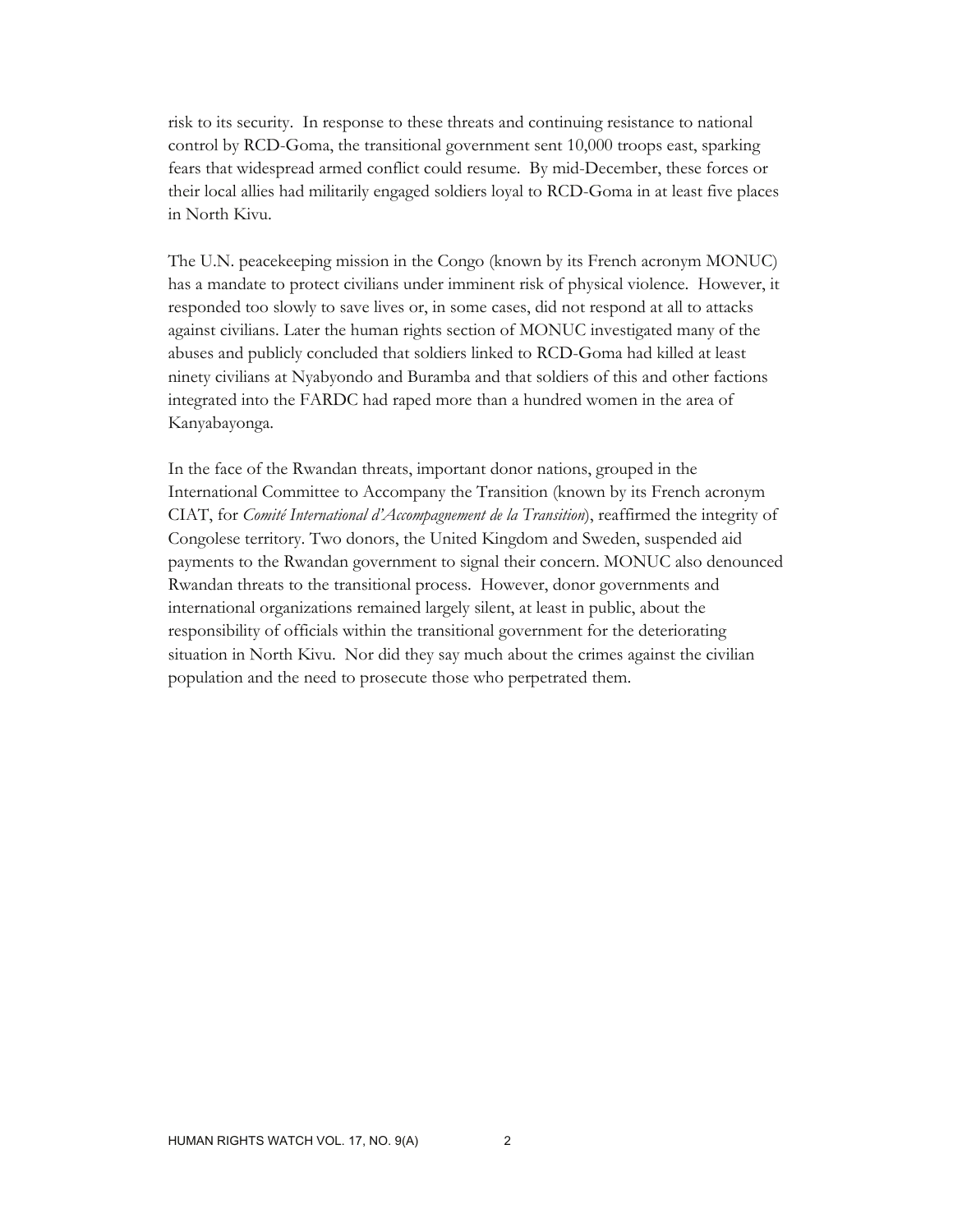# **Recommendations**

# *To the Congolese Government:*

- Take all necessary steps to halt the distribution by North Kivu authorities of firearms or other weapons to civilians, and collect and properly dispose of firearms already distributed. Discipline or prosecute as appropriate any official involved in such activity.
- Take all necessary steps to ensure that the Congolese armed forces act in full accordance with international human rights and humanitarian law. Investigate and fully prosecute serious human rights and humanitarian law violations.
- Ensure the full integration of various factions into the new national army without further delay. Establish a vetting process to prevent persons against whom there is substantial evidence of human rights abuse from being integrated into the national army until accusations against them have been fully investigated. Provide training on the laws of armed conflict to all persons integrated into the national army.

# *To MONUC:*

- Assist the Congolese army in the collection and disposal of illegally distributed firearms, as described above.
- Ensure that MONUC forces operate under clear rules of engagement and have the necessary information to respond promptly and effectively to situations that may imperil civilians.
- Integrate MONUC human rights specialists into all MONUC activities, including patrols and other military operations in North Kivu, South Kivu and other conflict zones as necessary, in order to ensure timely intervention to protect civilians under imminent threat of violence. Ensure that human rights specialists participate in planning of military operations.

# *To the Security Council and CIAT member states:*

- Ensure that MONUC has sufficient troop strength and logistical support to respond promptly and effectively to situations that may imperil civilians.
- Publicly call upon the DRC government to prosecute all persons responsible for serious violations of international humanitarian law.
- Coordinate efforts to influence all Congolese parties to implement treaties and political agreements, including those providing for an integrated national army and for demobilizing armed groups in eastern Congo.
- Continue to urge Rwanda to adhere to its treaty obligations not to have a military presence in the Congo or support any armed groups operating in eastern DRC.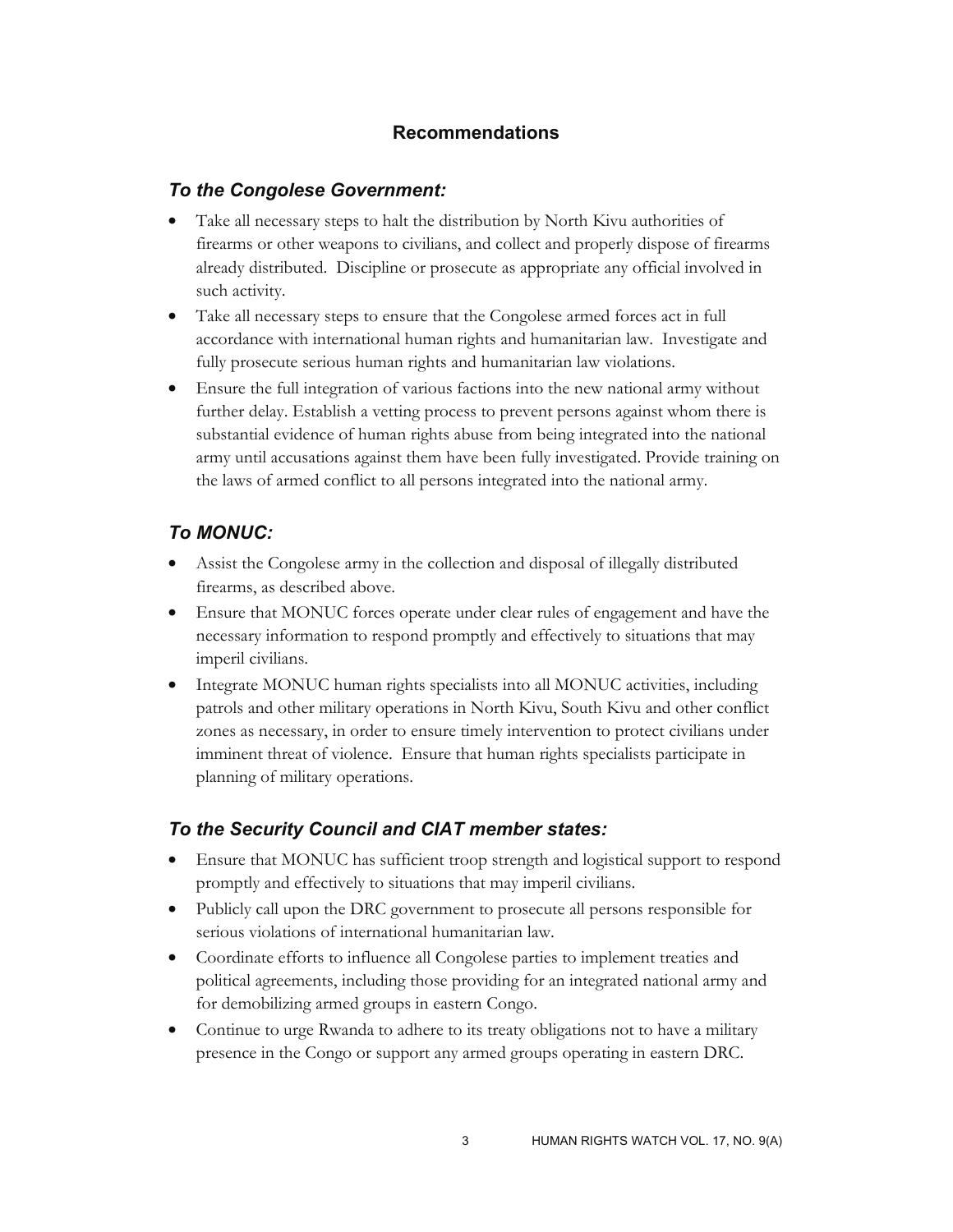• In assisting the Congolese government to create a unified national army, insist on the establishment of a vetting process as described above for those suspected of serious human rights or humanitarian law abuses.

# *To donor governments:*

• Expand assistance to programs of judicial reform, including by following the model of the European Union-funded pilot program in Ituri.

# *To the International Criminal Court:*

• Consider launching investigations into war crimes and crimes against humanity committed in both North and South Kivu from July 2002 onwards.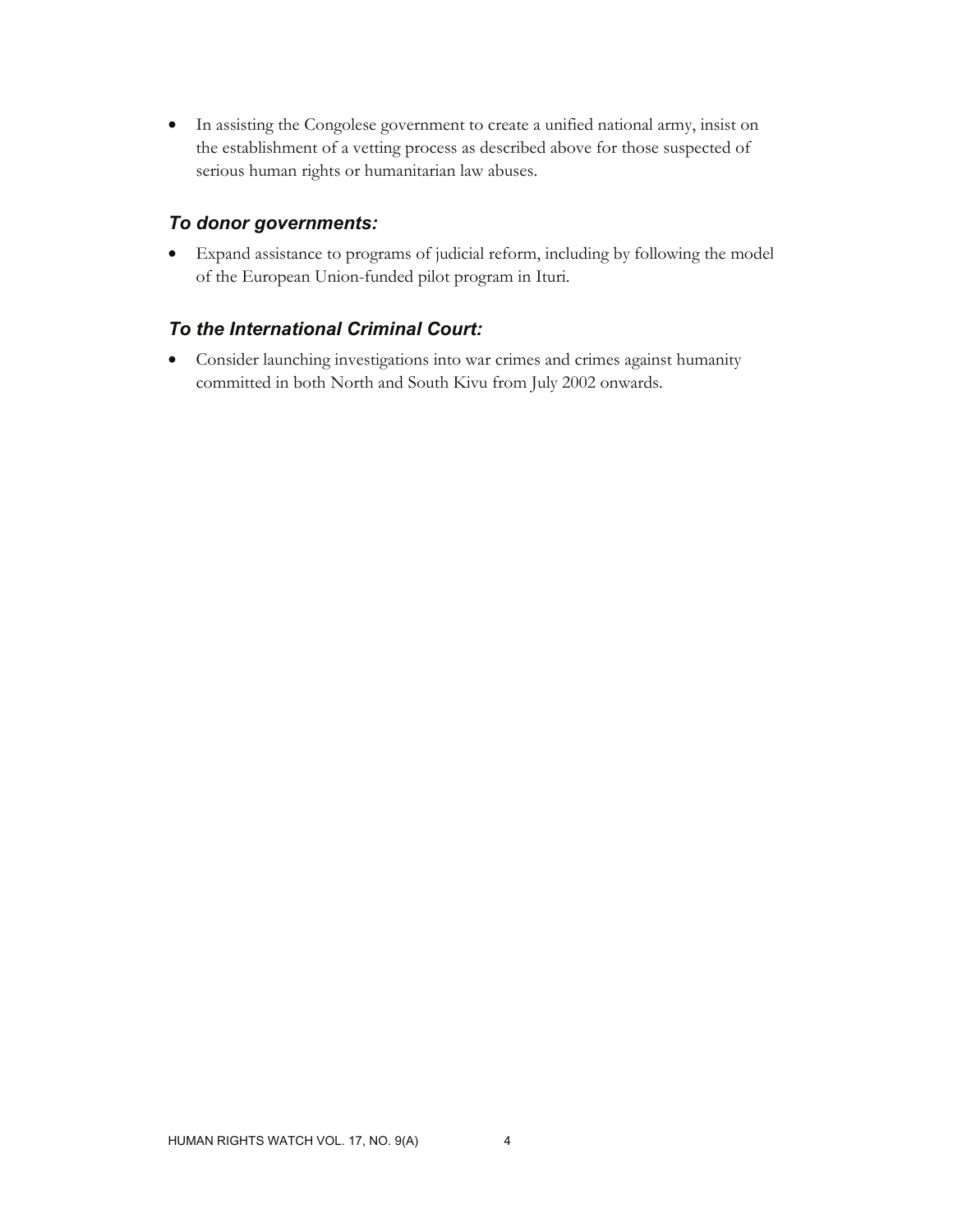# **Mounting ethnic tensions in 2004**

This section describes events that contributed to a rise in tension in 2004 between ethnic communities with Rwandan origins (Hutu, Tutsi and Banyamulenge) and other ethnic communities in eastern Congo prior to the events of December in North Kivu.

## *Background*

-

The military engagements and abuses against civilians of December 2004 and early 2005 took place following months of increasing tension between ethnic communities with Rwandan origins (Hutu, Tutsi, and Banyamulenge<sup>1</sup>) and other ethnic groups in eastern Congo.

Disputes between groups of Rwandan origin and Congolese of other ethnic groups, already serious in the early 1990's, grew worse after the war between Hutu and Tutsi in Rwanda spilled across the border into Congo in 1994. The Hutu-led Rwandan government carried out a genocide of Tutsi civilians in 1994 and then was defeated by the Tutsi-led Rwandan Patriotic Front (RPF) which drove soldiers of the former army and members of a genocidal militia, the Interahamwe, into exile in the Congo and other neighboring countries. The army of the RPF-led government invaded the Congo in 1996 and in 1998 to attack these former soldiers and militia, saying they posed a continuing threat to Rwandan security. The second invasion sparked a war that caused the loss of an estimated 3.8 million people, the great majority in eastern Congo.2

Rwanda withdrew its troops in 2002 and the Congolese government promised to disarm the armed Hutu groups, but failed to do so. In 2004 Rwanda intervened or threatened to intervene in the Congo three times, each time contributing to aggravating disputes between Congolese with Rwandan origins and Congolese of other ethnic groups.

In May and June 2004 Rwanda supported troops loyal to RCD-Goma, led by Congolese Tutsi and Banyamulenge officers, when they mutinied against their FARDC commanders and briefly took control of the important South Kivu town of Bukavu. Some RCD-Goma soldiers committed widespread abuses against the civilian population before leaving the town and the province in the face of opposition by other FARDC troops and pressure from the international community. 3 With this military withdrawal from South Kivu, RCD-Goma lost political and administrative control over the province

<sup>&</sup>lt;sup>1</sup> "Banyamulenge" means literally "the people of Mulenge," an area of South Kivu.

<sup>&</sup>lt;sup>2</sup> International Rescue Committee and Burnet Institute, "Mortality in the Democratic Republic of Congo: Results from a Nationwide Survey", December 2004.

<sup>&</sup>lt;sup>3</sup> See Human Rights Watch Briefing Paper, "D.R. Congo: War Crimes in Bukavu", June 2004.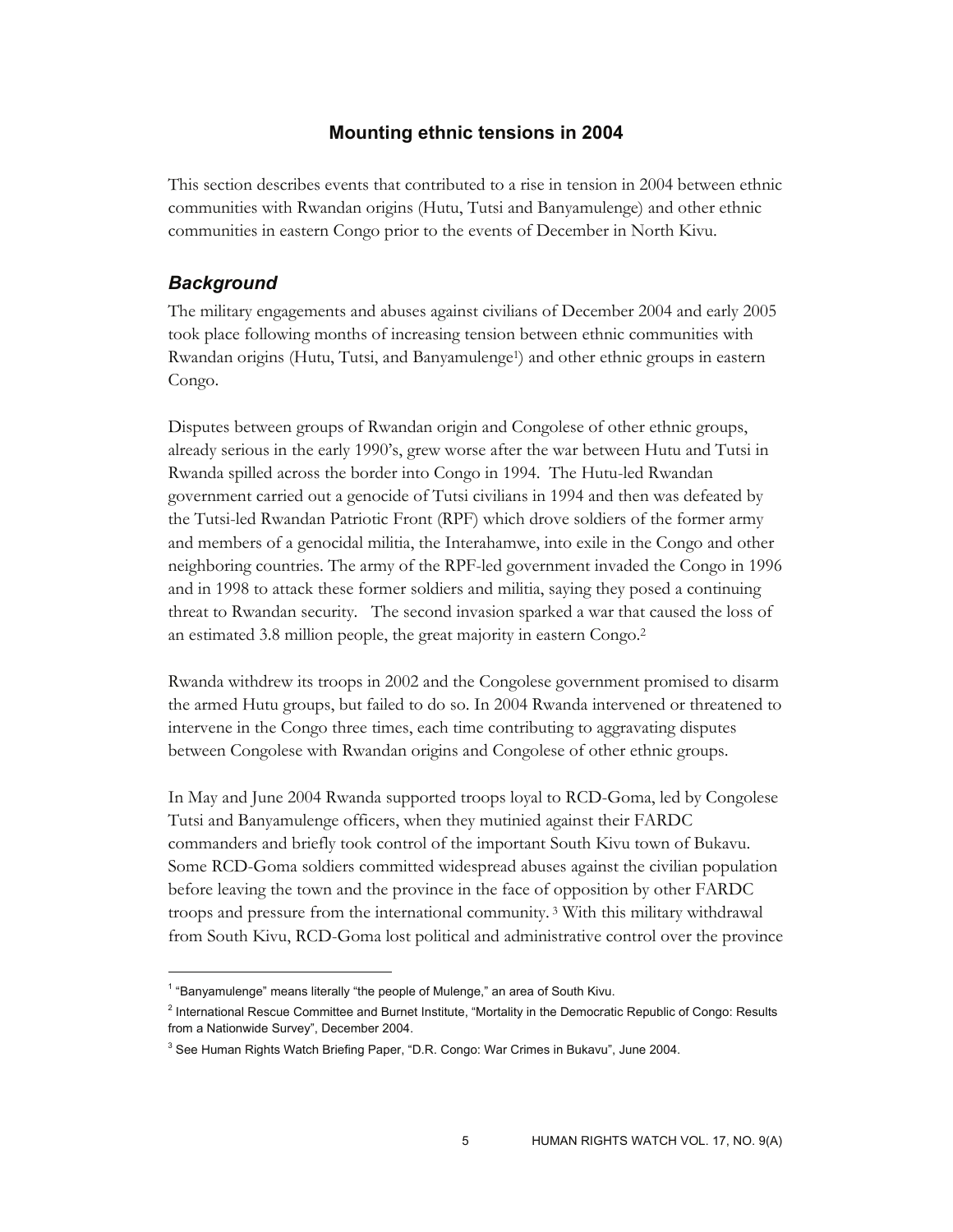and became increasingly determined to retain its hold over North Kivu, the last bastion of its power.

FARDC troops also committed abuses during the fighting, including summary executions of Banyamulenge civilians. Fearing further attack and feeling vulnerable after the departure of their RCD-Goma protectors, thousands of Banyamulenge fled to Burundi or Rwanda.

In August 2004, more than 160 of these refugees, most of them Banyamulenge, were massacred at Gatumba in Burundi by Burundian Hutu rebels, possibly with the assistance or support of others. 4

In November 2004 the Rwandan government threatened to send its soldiers into Congo again to disarm Rwandan armed groups, many of them by this time formed into the Democratic Forces for Rwandan Liberation (*Forces démocratique de liberation du Rwanda,*  FDLR)*.* 5

Congolese of Rwandan origin living in North Kivu were frightened by the killings of Banyamulenge at Bukavu and Gatumba and by reports that FARDC soldiers of other ethnic groups had summarily executed Tutsi and Banyamulenge soldiers elsewhere in the Congo. They had also heard that FARDC soldiers had attacked Hutu in South Kivu, causing the forced displacement of tens of thousands of people.

Thus concerned about possible future abuse by the transitional government and FARDC soldiers loyal to it, some people of Rwandan origin supported the RCD-Goma determination to preserve a zone of autonomy from central control. Under the direction of Governor Serufuli and other RCD-Goma leaders, these people—including previously hostile Hutu and Tutsi—increasingly identified themselves as part of a single group, calling themselves Rwandophones because they speak Kinyarwanda, the language of Rwanda. As people of Rwandan origin increasingly feared and resented national government attempts to control them—carried out by people of other ethnic groups so people like the Hunde and Nande in North Kivu increasingly feared and resented Rwandophones and the RCD-Goma authorities who controlled that province. Decades

<sup>4</sup> See Human Rights Watch Briefing Paper, "Burundi: The Gatumba Massacre: War Crimes and Political Agendas", September 2004.

<sup>5</sup> Although known in the area as ex-FAR (ex-Rwandan Armed Forces, the former Rwandan national army that lost power after the genocide) and Interahamwe (the Rwandan Hutu militia who assisted in carrying out the Rwandan genocide), the majority of Rwandan Hutu rebels in eastern Congo did not participate in the Rwandan genocide; many were recruited from among Rwandan refugees or even from among the Congolese population. In 2004 the Ralliement-FDLR (RFDLR) split off from the main group; as of mid-2005 both groups operated in eastern DRC. See Human Rights Watch Briefing Paper, *D.R.Congo: Civilians at Risk during Disarmament Operations*, December 2004.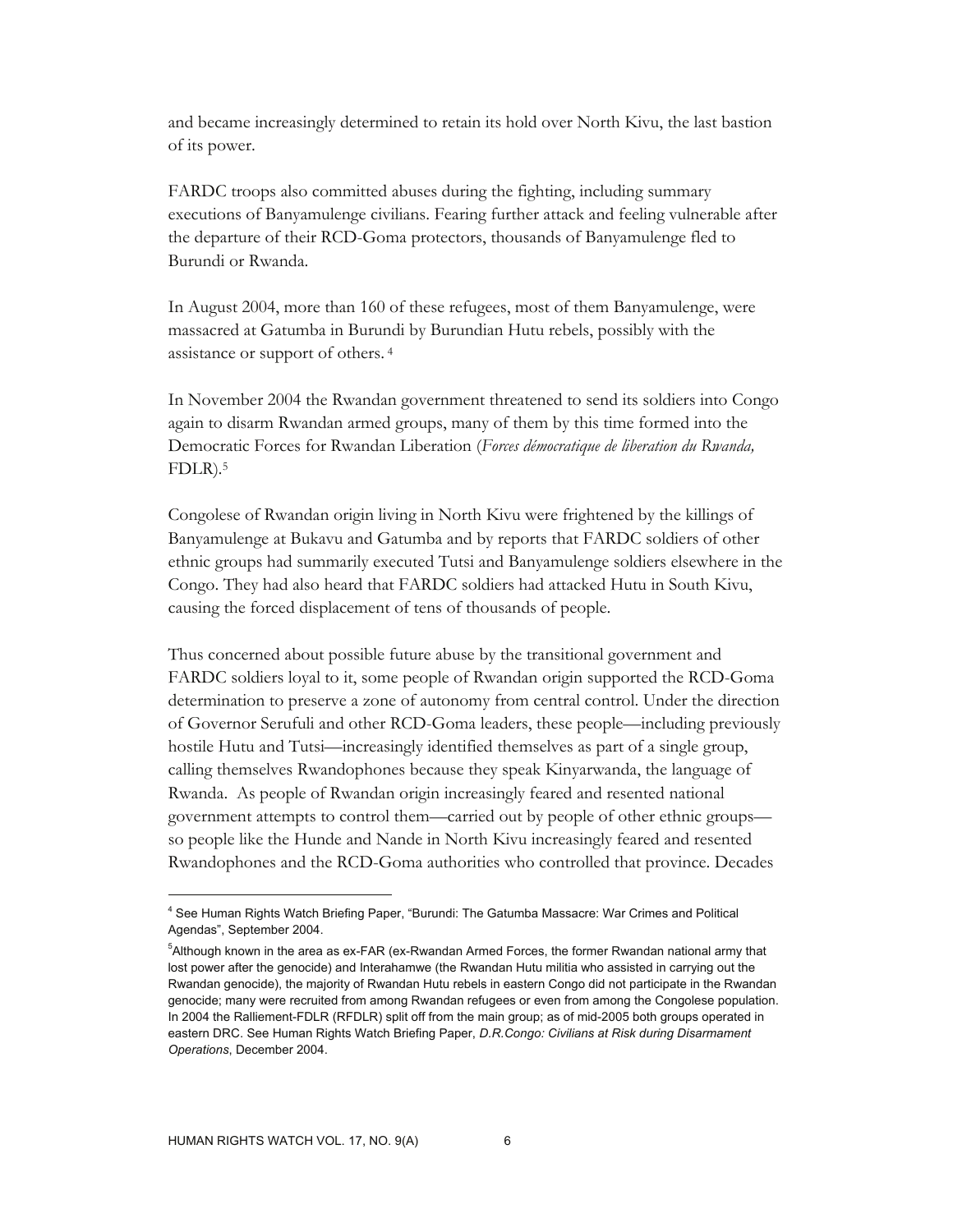of migration by the Hutu had made the originally predominant Hunde a minority in Masisi and policies of the RCD-Goma government increasingly deprived them of local political power. Governor Serufuli replaced customary Hunde authorities by Rwandophones and others loyal to himself.6 The Hunde often looked to local militia, known as Mayi-Mayi, for protection. In 2004 many of the Mayi-Mayi had also been supposedly incorporated into the FARDC but other units retained considerable autonomy. In some situations (see below) Mayi-Mayi fought against troops loyal to RCD-Goma, another example of combat within the ranks of the supposedly unified FARDC.

Integration of the army was stalled throughout 2004 and the first part of 2005 because leaders of the former politico-military groups who made up the transitional government were reluctant to surrender real control over troops loyal to them. Equally important, the transitional government failed to disburse the funds needed for military reorganization to the military hierarchy and to the National Commission on Demobilization and Reinsertion (CONADER). Although army integration sites finally opened in North and South Kivu provinces in March 2005, few RCD-Goma forces reported to the centers and some other groups who arrived deserted soon after because of the lack of adequate housing and sanitary facilities.7

#### *Arms distribution to Hutu civilians*

In 2004 and early 2005 officials subordinate to Governor Serufuli distributed arms to thousands of Hutu civilians in Masisi and probably also in Rutshuru. This created a new reserve of armed civilians available to implement the governor's orders and to help retain control of North Kivu in the face of possible advances by the transitional government and its troops. Hutu used the weapons in some cases to commit crimes against their neighbors and later to participate in attacks and pillaging during the fighting in December 2004 (see below). Not all Hutu were happy to take arms, and those who resisted the distribution were threatened and in at least one case killed. The presence of the weapons also exacerbated fear and tension between Hutu and other ethnic communities, leading some to flee their communities even before shots were fired. When Serufuli became governor of North Kivu in 2000, a state-organized paramilitary group known as the Local Defence Forces (LDF)8 already existed. He expanded its size, at one time claiming the force numbered more than 30,000, and recruited primarily among Hutu civilians. Although the force was supposedly only a quasi-military institution under the control of local administrative officials rather than military officers

<sup>&</sup>lt;sup>6</sup> Human Rights Watch interviews, Goma, September 24 and October 10 2003.

 $^7$  Human Rights Watch interviews, Goma, Bukavu and Mushaki, March and April 2005.

<sup>&</sup>lt;sup>8</sup> Generally known as LDF, the groups are officially called Unités d'autodéfense et de développement (UAD). The same kind of force, known as LDF, exists in Rwanda.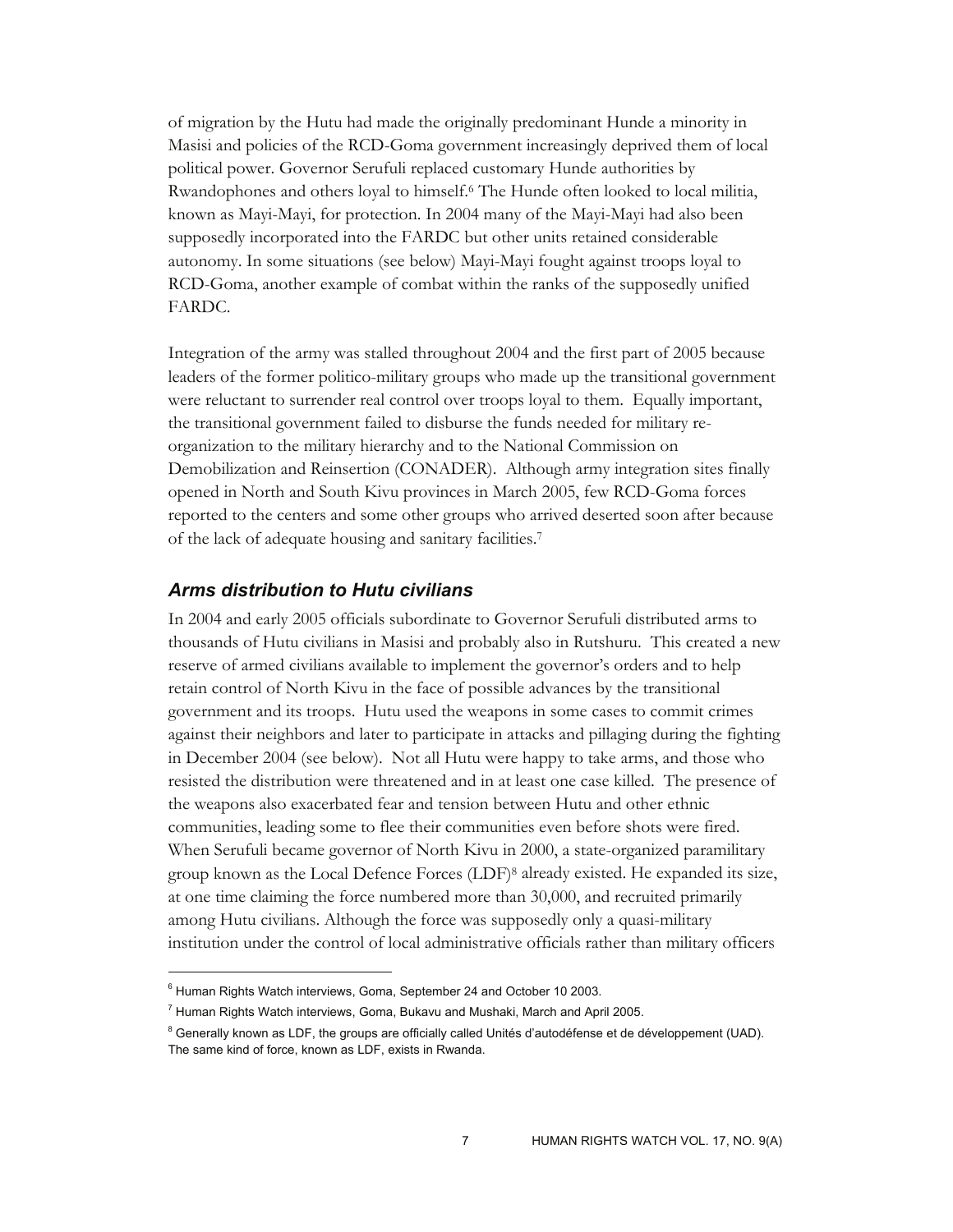as such, elements of the LDF were demobilized or integrated into the FARDC in early 2004. Serufuli, however, was said to retain considerable control over them.

Administrative and security officials handed out firearms in the Masisi countryside in October 2004, according to information provided to Human Rights Watch researchers by local officials, church leaders, civil servants, former RCD officers, and villagers from both the Hunde and Hutu ethnic groups.9 One of those who organized and armed Hutu civilians in the Banyungu area was Captain Munyamariba, a Hutu administrative official and FARDC officer from the former RCD-Goma troops who had once been part of the LDF.10 Dusabe Kashemare and Rukeri Nyange, middle-ranking security agents,11 and Munaba Rukebesha, another administrative official,12 also participated in the distribution there. Many persons also reported seeing the vehicle of Robert Seninga, an advisor to the governor and organizer of his defunct Local Defense Forces, transporting guns into Masisi.13

Officials explained to Hutu civilians that the weapons were for their protection, and sometimes spoke specifically of the need to resist possible attacks by FARDC General Budja Mabe, who was accused of massacring Hutu in South Kivu in July 2004. In other cases, Hutu believed the weapons were intended to defend themselves against the FDLR and other Rwandan Hutu armed groups. When officials did not identify the source of threat specifically, some civilians concluded that the distribution of arms almost exclusively to Hutu signaled a coming ethnic war.

The first large delivery of firearms was in mid-October at Kibabi, Masisi, with distribution carried out from there to numerous villages. According to one Hutu resident:

They [youths] were requisitioned to go pick up arms at Kibabi. The interim *chef de localité* of Banyungu, Rukara Shamba, put together the

<sup>&</sup>lt;sup>9</sup> Human Rights Watch interviews, Goma, October 20, November 9, 22 and 23, 2004, February 4, 2005 and Masisi, January 26 to 29, 2005.

<sup>&</sup>lt;sup>10</sup> Captain Munyamariba was Chef de Poste d'Encadrement de Mianja. Human Rights Watch interviews, Masisi, Jan. 27, 2005.

<sup>&</sup>lt;sup>11</sup> Human Rights Watch interview, Masisi, January 29, 2005. See also Société Civil du Nord Kivu, "Le Nord Kivu à la Dérive", December 2004; and RODHECIP, "Appel à Action Urgente N° 001/2004 : Le territoire de Masisi en province du Nord Kivu/RDC de nouveau à feu : Distribution illicite d'armes à feu aux populations civiles", November 6, 2004 (on file with Human Rights Watch). Albert Semana, a Tutsi from RCD-Goma who is close to Governor Serufuli, is director of the provincial security service and a powerful figure in North Kivu.

 $12$  Human Rights Watch interviews, Goma, November 9, 2004, and Masisi, January 26 and 29, 2005. Munaba was the secretary of the Poste D'encadrement at Ngomashi.

<sup>&</sup>lt;sup>13</sup> Human Rights Watch interviews, Goma, November 9, 2004. See also Société Civil du Nord Kivu, December 2004; and RODHECIP, November 6, 2004.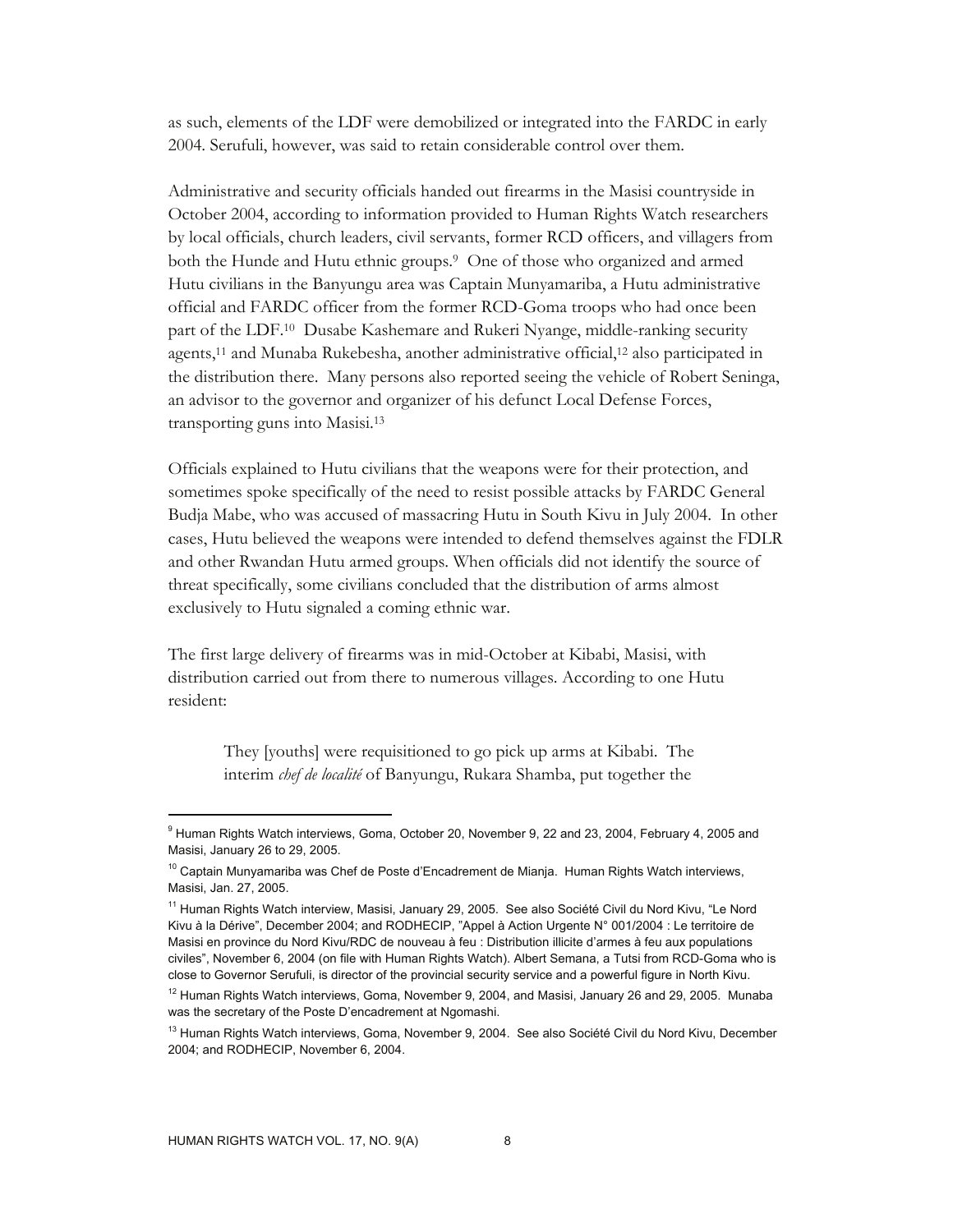list…. They came back with guns and. . . the chief gave the weapons to us individually in our houses…. About fifty young men in the four villages of Biholo and many others in the surrounding areas took weapons.14

A Hunde from one of three villages at Showa, also in Banyungu, confirmed that Rukara went "door-to-door" to tell Hutu youth to come to a meeting near Kibabi in October, where they were given weapons. He said that fifteen youth from his village left in October, with Munaba and Rukara, and in November they came back armed.15

Another Hutu villager said:

Almost all the population of young men of Kazinga was called early one morning to go to Kibabi. We arrived there at 9.30 p.m. We saw a truck filled with sand; then they removed the sand and underneath were guns…. 150 people got weapons that day. Each person got five guns. They were about one meter long . . . with bayonets. The 150 people were from Kazinga, Katahandwa, Luke, Nyamumbuke, Kitengere, Katchinga, and Mufa. This was the first distribution. After two days, one hundred others from the same villages went. They were given fifteen heavy weapons, destined for the civilian population…. Dusabe and Munaba carried out the distribution…. When we went to get the weapons, we were carefully watched. We left Kazinga with all the people on the list of names; they took us to a classroom and called us by name. I took four guns on my head and one for me slung across my chest. The other four were [to be transported] to the Kazinga depot. They told us to keep our weapons well because they were for our protection and use during the war we bring to the Hundes….16

According to witnesses, officials gave weapons to boys as young as ten years old, and to men as old as fifty-five years old.17 Those who received firearms were not well-trained and integrated into a command structure and as a result, insecurity increased in areas where firearms had been distributed. Civilians who had received weapons shot them into the air, initially to show their joy and later to demonstrate their control of this new

<sup>&</sup>lt;sup>14</sup> Human Rights Watch interview, Masisi, January 29, 2005.

<sup>&</sup>lt;sup>15</sup> Human Rights Watch interview, Masisi, January 29, 2005.

<sup>&</sup>lt;sup>16</sup> Human Rights Watch interview, Masisi, January 29, 2005.

<sup>&</sup>lt;sup>17</sup> Human Rights Watch interviews, Masisi, January 29, 2005.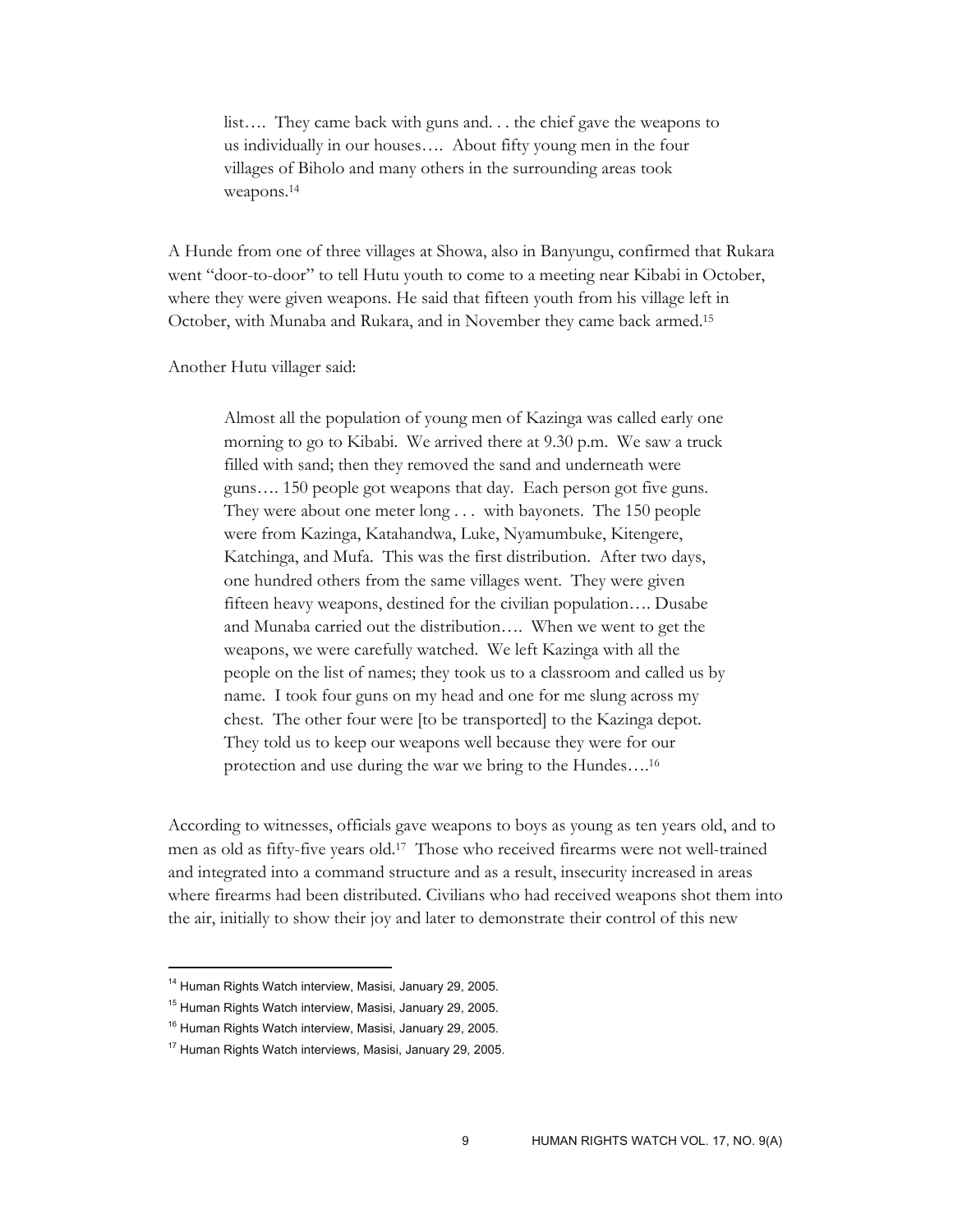source of power. Some of them committed armed robberies against their neighbors.<sup>18</sup> According to a local official, a young woman at Ngomashi was shot multiple times in the arm and killed by one of the newly armed civilians on October 13.19 Some villagers, both Hutu and Hunde, took to spending the night in the forest instead of at home. A Showa villager said, "There was shooting at night because they were pillaging and stealing animals. During the day we would stay in the village, but at night we stayed in the bush."20 Others who felt threatened moved to larger population centers.

The problems caused by the arms distribution were sufficiently serious that in some cases soldiers loyal to RCD-Goma had to intervene to bring the armed civilians under control. In one incident at Mashaki on October 16, 2004 soldiers exchanged fire with armed civilians and several persons were killed, including civilians not participating in the fighting.21 In another case, a small detachment of RCD-Goma soldiers was deployed to Kishonja to control armed civilians, with the understanding that the local population would have to feed them.22

According to some local Hunde leaders, the newly armed Hutu civilians instigated a campaign of "disobedience" against them, telling people, for example, not to bring disputes to Hunde leaders for resolution.23 Facing erosion of their authority, several Hunde local authorities left their posts. "When I understood I had no control, I left," said one of these leaders.<sup>24</sup> According to another Hunde, the newly armed said that they could not be ruled by "others." "They said to us, 'You Hunde say the locality belongs to you, but from today your limit is the Lwashi river [just west of Masisi town].'"25

Other officials stayed in their posts and made some efforts to bring order back to their villages. According to a local development worker, the territorial administrator of Masisi attempted to restrict the movement of armed men at night.26

<sup>&</sup>lt;sup>18</sup> Human Rights Watch interviews, Masisi, January 26, 29 and 30, 2005.

<sup>&</sup>lt;sup>19</sup> Human Rights Watch interview, Goma, November 9, 2004.

<sup>20</sup> Human Rights Watch interview, Masisi, January 29, 2005.

 $21$  Human Rights Watch interviews, Goma, November 9 and 22, 2004, Masisi, January 29, 2005. The reason for the fighting was unclear but observers believed it might be related to an attempt by some military and civilian officials to control the newly armed Hutu after receiving complaints from the local population, e.g. to prevent them from patrolling at night.

<sup>&</sup>lt;sup>22</sup> Human Rights Watch interview, January 26, 2005.

<sup>&</sup>lt;sup>23</sup> Human Rights Watch interview, Goma, November 22, 2004; Masisi, January 29, 2005.

<sup>&</sup>lt;sup>24</sup> Human Rights Watch interview, Masisi, January 29, 2005.

<sup>25</sup> Human Rights Watch interview, Masisi, January 29, 2005.

<sup>&</sup>lt;sup>26</sup> Human Rights Watch interview, Masisi, January 26, 2005.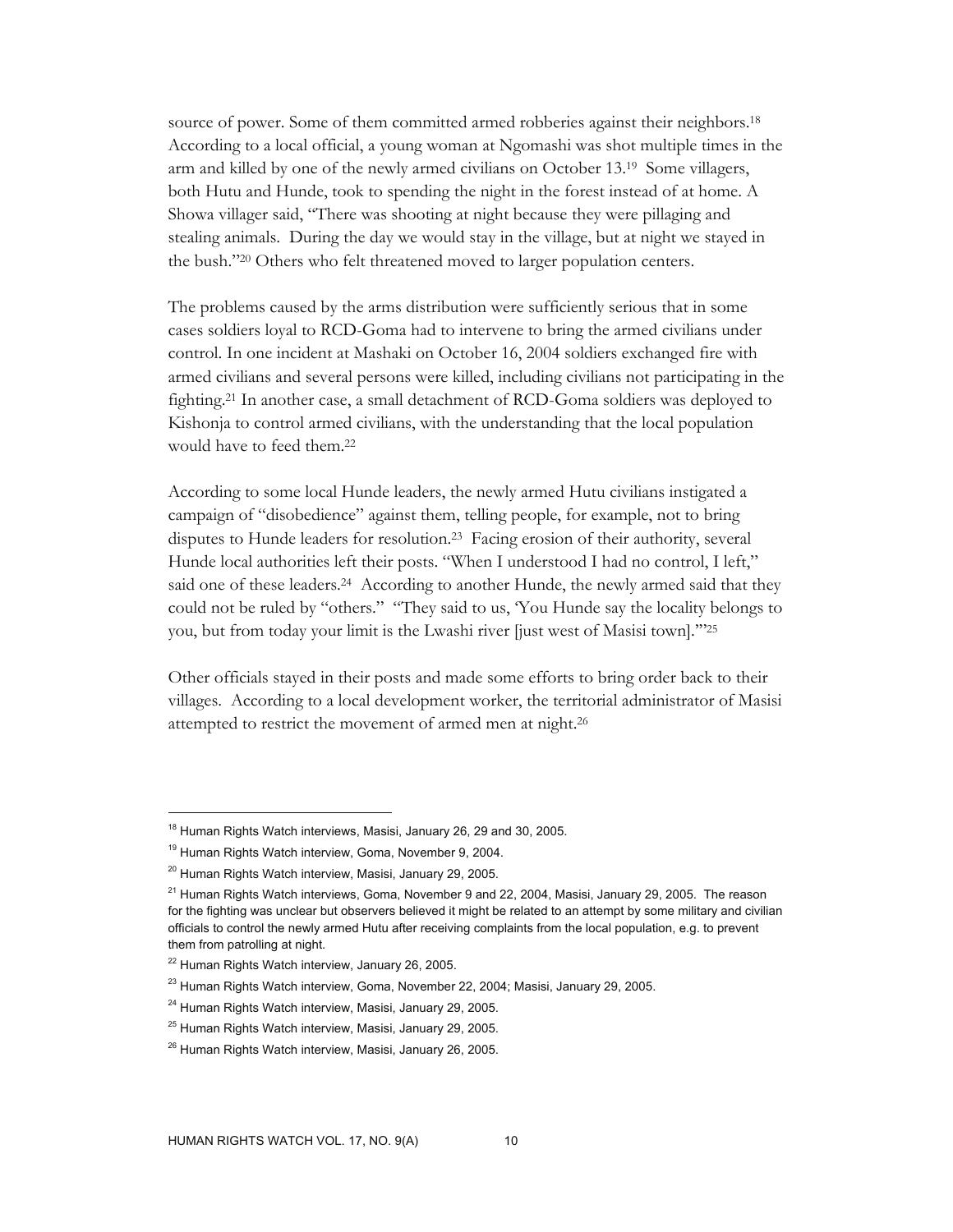In some areas local officials targeted or permitted armed civilians to use violence against Hutu who refused to take firearms. According to one administrative official, the same people who gave out the firearms pillaged property and burned the homes of Hutu who resisted the distribution at Manfe village, resulting in the flight of some Hutu families.27

Another Hutu explained how his family was punished when he refused to take arms:

I said "no" [to the local chief distributing weapons] and he said, "OK, soon I will send my men to arrest you." I left for Masisi town the next day…. Because of the hunger here, I asked my wife to go back and get food. She was captured by armed men, civilians who had recently received arms from the local chief, who kept her for one week. I went to tell the Territorial Administrator hoping he would save my wife, but nothing happened. When the local chief went on his regular patrols, he found my wife in the hands of his people. He said to release her; but with the message that unless I come back, no one in my family can go into the fields…. She was kept at the post of a man there. I took my wife to the hospital when she got here. She had been beaten so that she would submit to becoming their "wife."28 I think it was several men.29

In another case, Firigi Zabandora, a Hutu police officer who had been a bodyguard for a Hunde customary leader and who had received a weapon in the distribution, was killed on October 20 when he tried to return his weapon to Dusabe. Dusabe also threatened to arrest other Hutu who had joined Zabandora in trying to return their weapons. When they learned that Zabandora had been killed, they fled the area.30 At the end of December, a MONUC team came to another village in Masisi to investigate the arms distribution. After their departure, at least one person was accused of having given information about the distribution and was arrested. He was released, but after being threatened, he fled his village.31

Arms were distributed to civilians again at Luhanga**,** Masisi**,** in January 2005 by the local chief, Francois Gahamani and by Major Ngayaberura, the military commander, who were both Hutu, according to a witness. Following losses to RCD-Goma troops in combat in Walikale and Masisi, they recruited Hutu youth and sent them to a small camp

<sup>&</sup>lt;sup>27</sup> Human Rights Watch interview, Goma, November 21, 2004.

<sup>&</sup>lt;sup>28</sup> This is a common euphemism for rape in eastern Congo.

<sup>&</sup>lt;sup>29</sup> Human Rights Watch interview, Masisi, January 29, 2005.

<sup>&</sup>lt;sup>30</sup> Ibid. Human Rights Watch interviews, Goma, November 9, 2004; Masisi, January 29, 2005.

<sup>&</sup>lt;sup>31</sup> Human Rights Watch interview, Goma, February 21, 2005.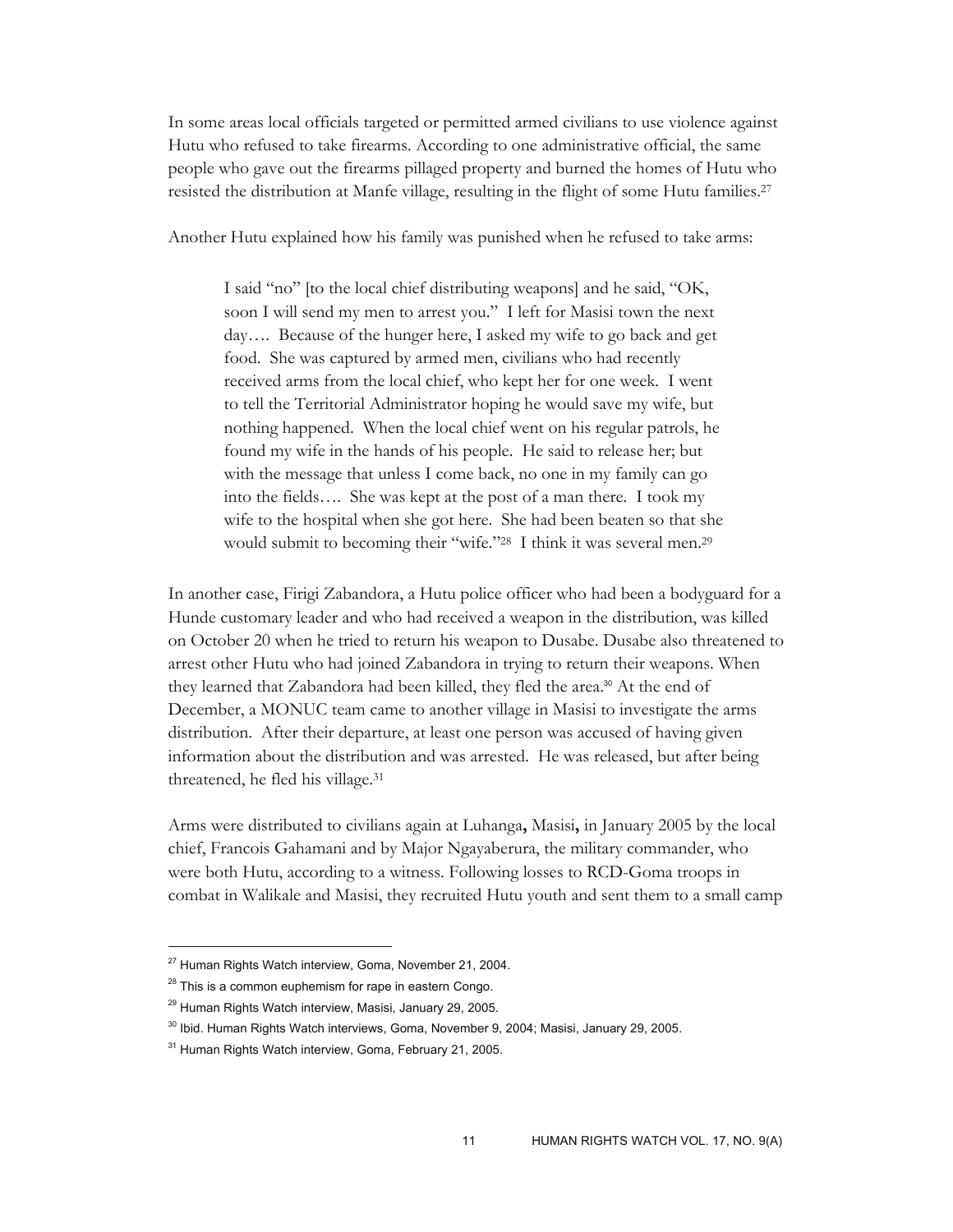where they were given ideological training.32 Governor Serufuli had named Gahamani in 2002 to replace a former Hunde chief who had fled the area during earlier ethnic conflict. One of the recruits said that the chief and commander distributed Kalashnikov AK-47 assault rifles to thirty people, including boys less than sixteen years old. According to the recruit,

They said we would fight Hundes, not just Mayi-Mayi but also civilians; we would fight Colonel Akilimali, [a Mayi-Mayi commander] who had captured heavy weapons from RCD-Goma, and we would keep control of North Kivu. I was a cultivator. I had no way to refuse. Major Ngayaberura is all-powerful in our area.33

Almost half of the recruits fled the small training camp within a week, but did not go back to their village because they were afraid to be punished for desertion.34

The U.N. Group of Experts investigating violations to the U.N. arms embargo on eastern DRC concluded in a January 4, 2005 report that Governor Serufuli had created an armed militia through a "highly organized and systematic" arms distribution organized by his administration. They believed that arms had been distributed in Rutshuru as well as in Masisi.35 At about the same time, a MONUC human rights investigation team found that officials had been distributing arms in Buramba since the first week of January.36

In an interview with a Human Rights Researcher, Governor Serufuli denied that his subordinates had distributed arms to civilians. He claimed instead that Rwandophone civilians had spontaneously taken up arms to protect themselves against the threat posed by the possible deployment of Congolese soldiers of other ethnic groups in North Kivu. He also said it was possible that some lower-level officials had distributed arms without his knowledge. 37

<sup>32</sup> Human Rights Watch interview, Goma, April 5, 2005.

 $33$  Ibid.

 $34$  Ibid.

 $35$  Group of Experts on the DRC, to Chairman, Security Council Committee established pursuant to Resolution 1533 (2004), January 4, 2005 (UN Doc S/2005/30, Jan 25, 2005) [hereafter U.N. Group of Experts Report on the Arms Embargo, January 2005].

<sup>&</sup>lt;sup>36</sup> Electronic communication to Human Rights Watch, February 3, 2005.

<sup>&</sup>lt;sup>37</sup> Human Rights Watch interview with Governor Serufuli, Goma, March 15, 2005.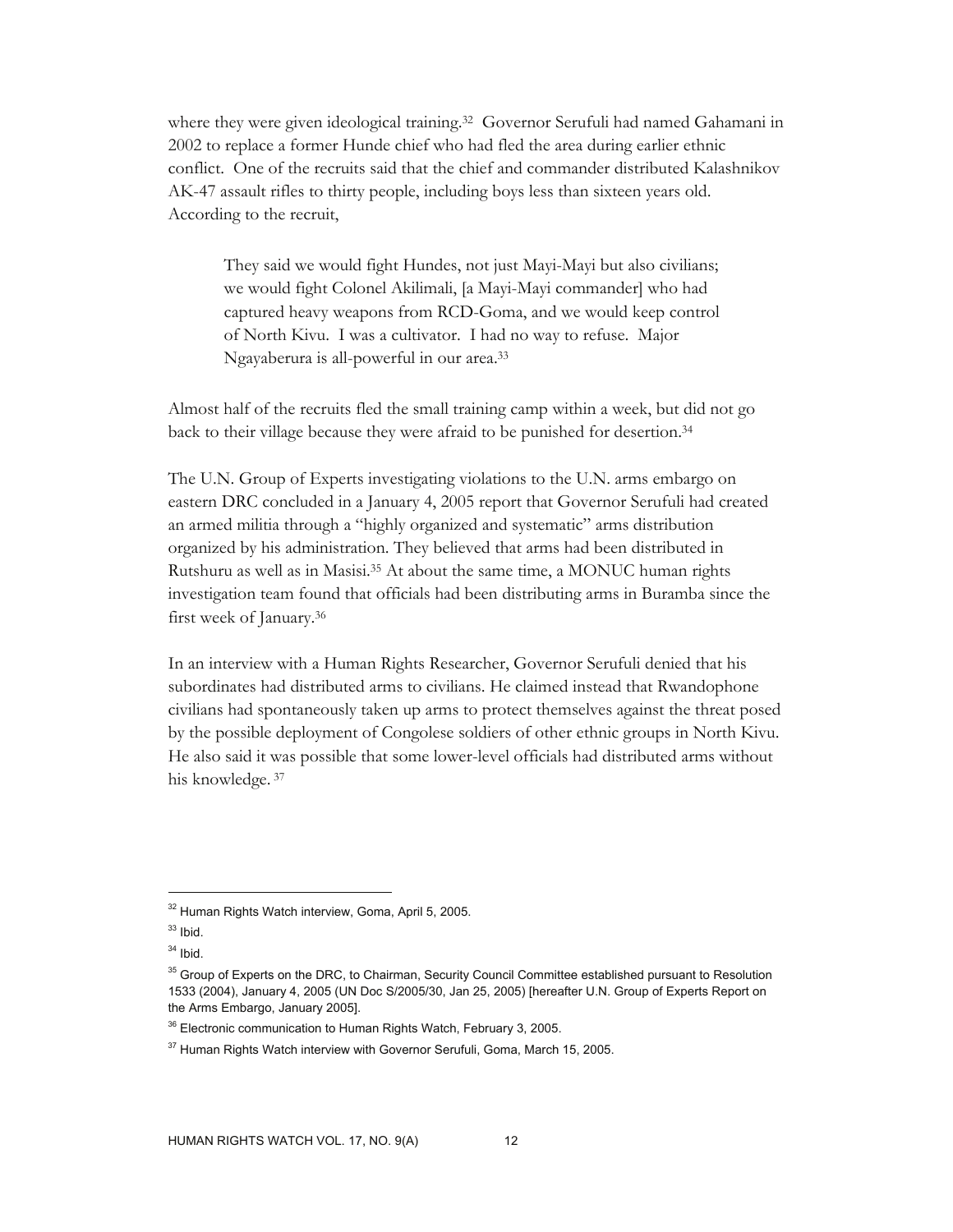## *Rwanda threatens to intervene*

At the time of the Bukavu mutiny in May-June 2004 and the Gatumba massacre in August 2004, Rwandan government authorities had voiced strong support for Congolese Tutsi and Banyamulenge, whom they called the "victims of genocide." Many Congolese of other ethnic groups believed that Rwanda had also supported the Bukavu rebels militarily<sup>38</sup> and many knew that Rwanda threatened to act militarily to protect the Banyamulenge after the Gatumba massacre. The possibility that Rwanda had again intervened or might shortly intervene in eastern Congo increased fears among Congolese who had twice suffered Rwandan occupation and caused some of them to accuse Rwandophone Congolese of favoring such a return of Rwandan control.

With these events as a backdrop and with reports circulating of the recent distribution of arms to Hutu in North Kivu, Rwandan threats to send troops to Congo caused serious concern both locally and at the national level. At the end of November Rwanda asserted that it might already have troops in the Congo, and confidential sources within the U.N. confirmed that Rwandan troops had been entering the country since November 6.39 In late November, community leaders claimed that Rwandan troops had killed some civilians and had burned twenty-one villages in eastern Walikale.40 Several thousand civilians fled to neighboring Lubero territory or simply to the surrounding bush.41 U.N. staff confirmed that several villages had been burned and that some civilians had been summarily executed. Local witnesses said Rwandan army troops had committed these crimes.42 A Rwandan-Congolese joint verification mission later confirmed that Rwandan troops had been present in DRC but said that reports of burned villages had been exaggerated.43

## *The "Rwandophone" movement: growth and divisions*

After the Bukavu crisis in mid-2004, RCD-Goma was split between those who, broadly speaking, supported the Congolese transitional government and those who opposed the extension of central government control. Those who resisted central control used the concept of "Rwandophone" identity to rally both Hutu and Tutsi to their cause. Claiming to be the object of "exclusion and discrimination never before seen in our

<sup>&</sup>lt;sup>38</sup> Such was the conclusion also of the U.N. Group of Experts Report on the Arms Embargo, January 2005. <sup>39</sup> Human Rights Watch interviews with U.N. sources, Goma, December 5, 2004. See also Human Rights Watch backgrounder, "Democratic Republic of the Congo – Rwanda Conflict", December 4, 2004.

<sup>&</sup>lt;sup>40</sup> See for example, Société Civile de Butembo, Letter to the Special Representative of the Secretary-General, December 2004. Human Rights Watch telephone interviews with staff of MONUC and the U.N. Office for the Coordination of Humanitarian Affairs (OCHA), Kinshasa and Beni, December 1, 2004.

<sup>&</sup>lt;sup>41</sup> Human Rights Watch interviews with staff of MONUC and OCHA, Kinshasa, Beni, Lubero and Goma, December 1, 4, 5 and 9, 2004.

 $42$  Human Rights Watch telephone interview with MONUC staff, Beni, December 9, 2004.

<sup>43</sup> Human Rights Watch interview, Goma, March 17, 2005.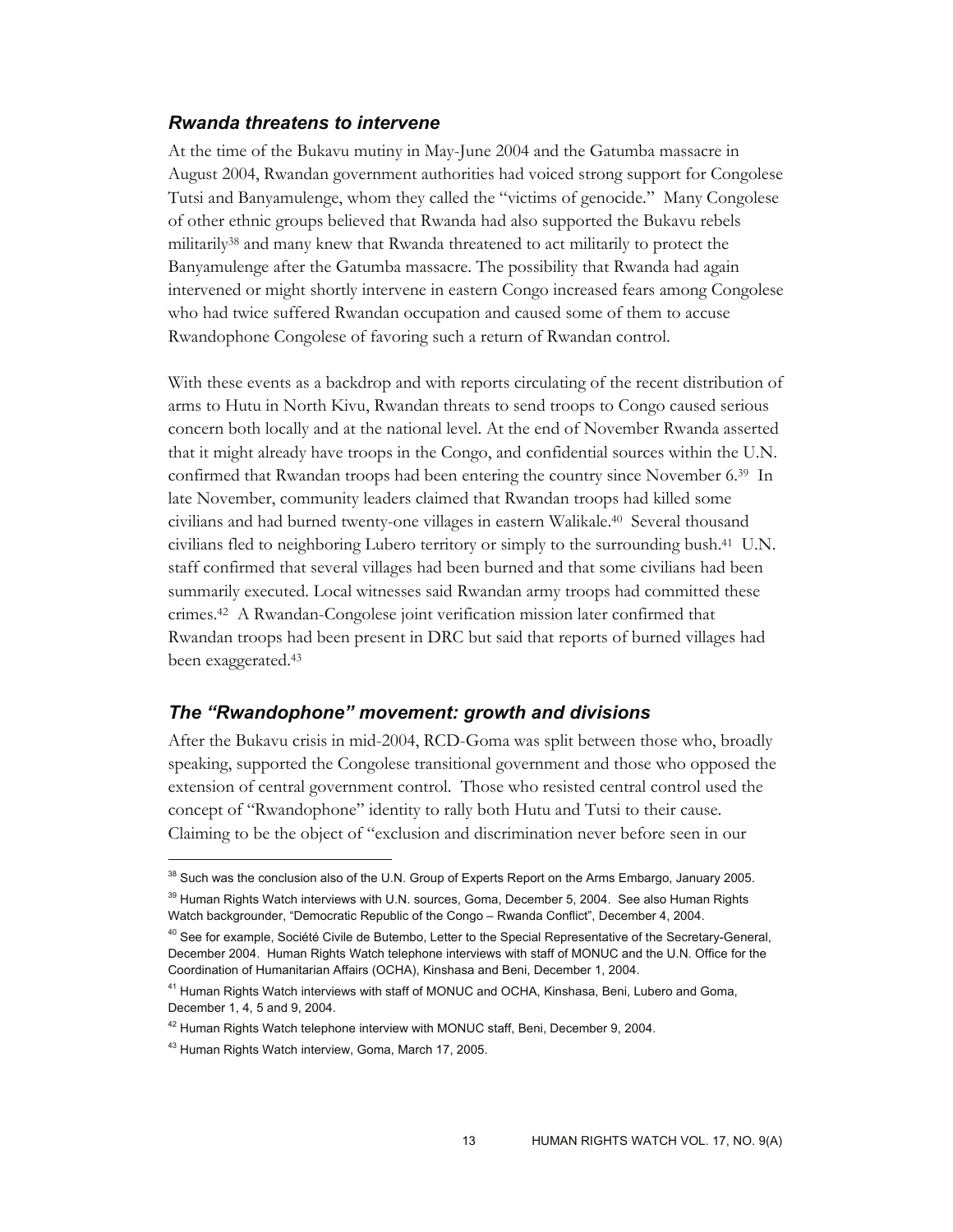country,"44 they stressed the unity of Hutu and Tutsi interests in Congo and the need for Rwandophones to defend themselves against discrimination and physical abuse by officials of the central government. In a region where Hutu and Tutsi had been at bitter odds, the "Rwandophone" movement portrayed itself as the protector of both. North Kivu Governor Serufuli, one of the most powerful figures in RCD-Goma, led this movement. A Hutu himself, he was closely linked to the Tutsi-dominated government of Rwanda and to Congolese Tutsi business and political associates.

With elections approaching, RCD-Goma leaders—many of them Tutsi—intent on keeping power recognized the importance of creating closer ties with Hutu who greatly outnumber Tutsi in North Kivu. But many Hutu resisted being drawn into a "Rwandophone" community with Tutsi, who were often labeled agents of the Rwandan government and who were more widely resented by other Congolese ethnic groups than were Hutu. They saw few shared interests with Tutsi and far more with other Congolese or in some cases with their Rwandan Hutu "brothers," including those who were part of Rwandan armed groups.

The Hutu of North Kivu split into two groups over the decision of the transitional government to deploy troops in RCD-Goma territory. Those incorporated in Serufuli's Rwandophone movement organized protests against their arrival.45 Local RCD-Goma officials and soldiers joined protesters in Goma on December 9, chanting "No to unmixed troops," meaning those not incorporating soldiers loyal to RCD-Goma. In an interview with a Human Rights Watch researcher, Governor Serufuli said that the Rwandophone population saw the deployment of FARDC troops to North Kivu as dangerous to them.46 He said that he had warned President Joseph Kabila to that effect and that the government should reassure the Hutu of North Kivu by ensuring the safe return home of Hutu who had fled South Kivu earlier in the year before deploying its troops in North Kivu.47

Other Hutu—as well as many people of other ethnic groups—willingly accepted the arrival of FARDC troops from Kinshasa. The mayor of Goma, a Hutu, refused to authorize the protest against the troops, although it had been organized by his immediate subordinate, one of Goma's two burgomasters and president of the

<sup>44</sup> In the original: "*une exclusion et discrimination jamais encore vu dans notre pays*." Memorandum of the Congolese Rwandophone Community to their Excellencies the Ambassadors of Members of the International Committee to Accompany the Transition in the DRC, *Memorandum de la Communauté des Congolais Rwandaphones à Leurs Excellences Messieurs les Ambassadeurs Membres du Comité International d'Accompagnement de la Transition en RDC*, Goma, December 15, 2004.

<sup>&</sup>lt;sup>45</sup> Human Rights Watch interview with Francois Gachaba, President of the Rwandophone community, Goma, January 21, 2005.

<sup>&</sup>lt;sup>46</sup> Human Rights Watch interview with Governor Serufuli, Goma, March 15, 2005.

 $47$  Ibid.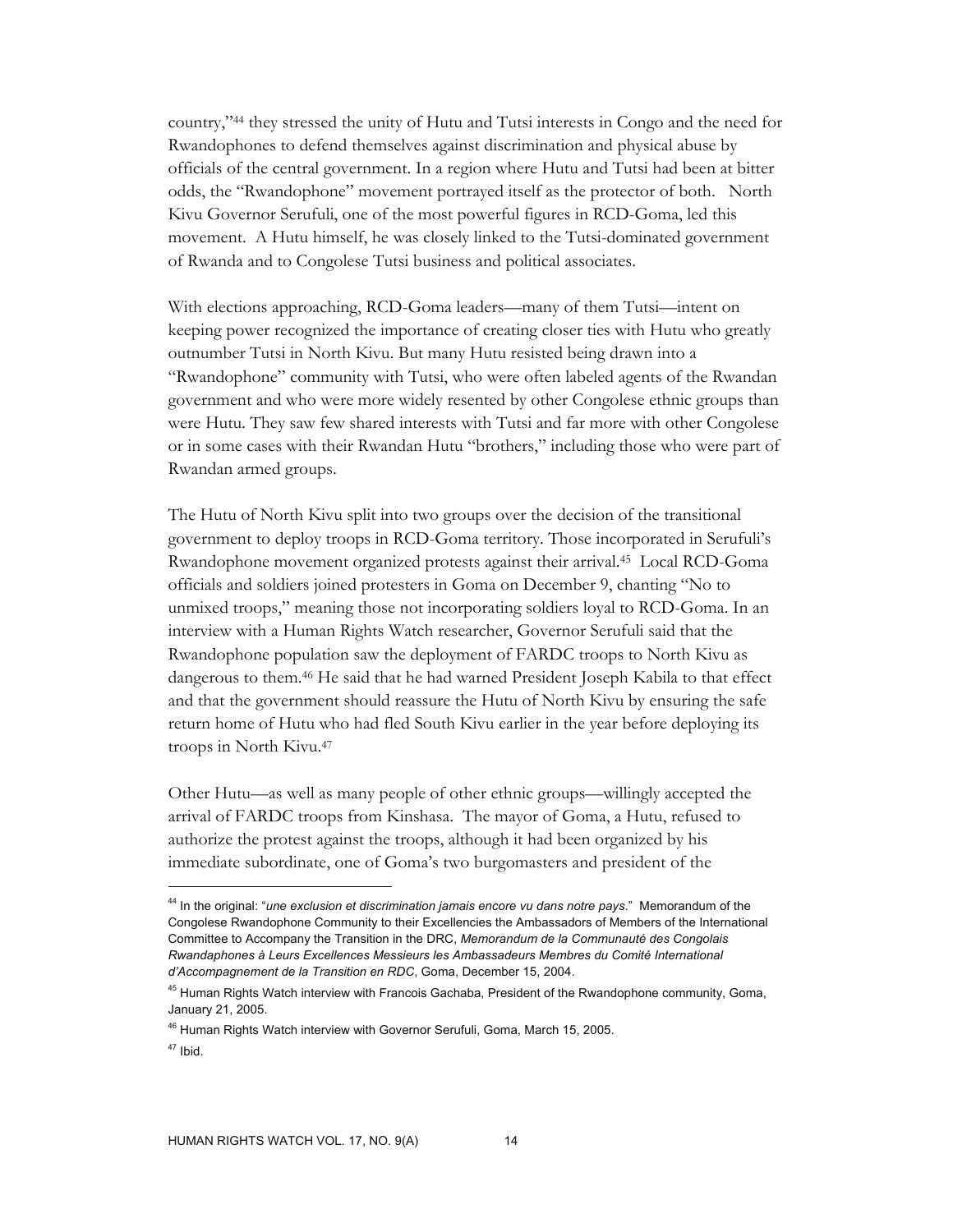Rwandophone community.48 Residents in favor of the arrival of the new troops organized a countermarch which turned violent, with soldiers firing on the demonstrators, killing two and injuring four others. Soldiers continued to fire shots throughout the day.49 In Kiwanja, Rutshuru, where Hutu are considered an "autochthonous" ethnic group, many Hutu did not participate in the protest march against the arrival of FARDC troops. Some of them circulated a tract urging Hutu not to participate, saying the resistance to FARDC troops was a manipulation of Tutsi that would never benefit Hutu.50 Witnesses told a Human Rights Watch researcher that organizers brought in vehicles full of unknown people to bolster the number of protesters.51 In December, some representatives of the Hutu section of an important North Kivu coalition for dialogue and reconciliation between communities (the *Barza Intercommunautaire*) published a letter saying that the Hutu supported the arrival of troops from the central government and were loyal to the Congolese transition process.52

<sup>&</sup>lt;sup>48</sup> Human Rights Watch interview with Francois Gachaba, President of the Rwandophone community, Goma, January 21, 2005.

<sup>&</sup>lt;sup>49</sup> Human Rights Watch telephone interviews with human rights organizations and MONUC staff, Goma, December 9 and 10, 2004.

 $50$  Document in Swahili, on file with human rights organizations in Rutshuru.

<sup>51</sup> Human Rights Watch interviews, Goma, Kiwanja (Rutshuru), December 14, 2004.

<sup>52</sup> Human Rights Watch interview, Goma, December 15, 2004.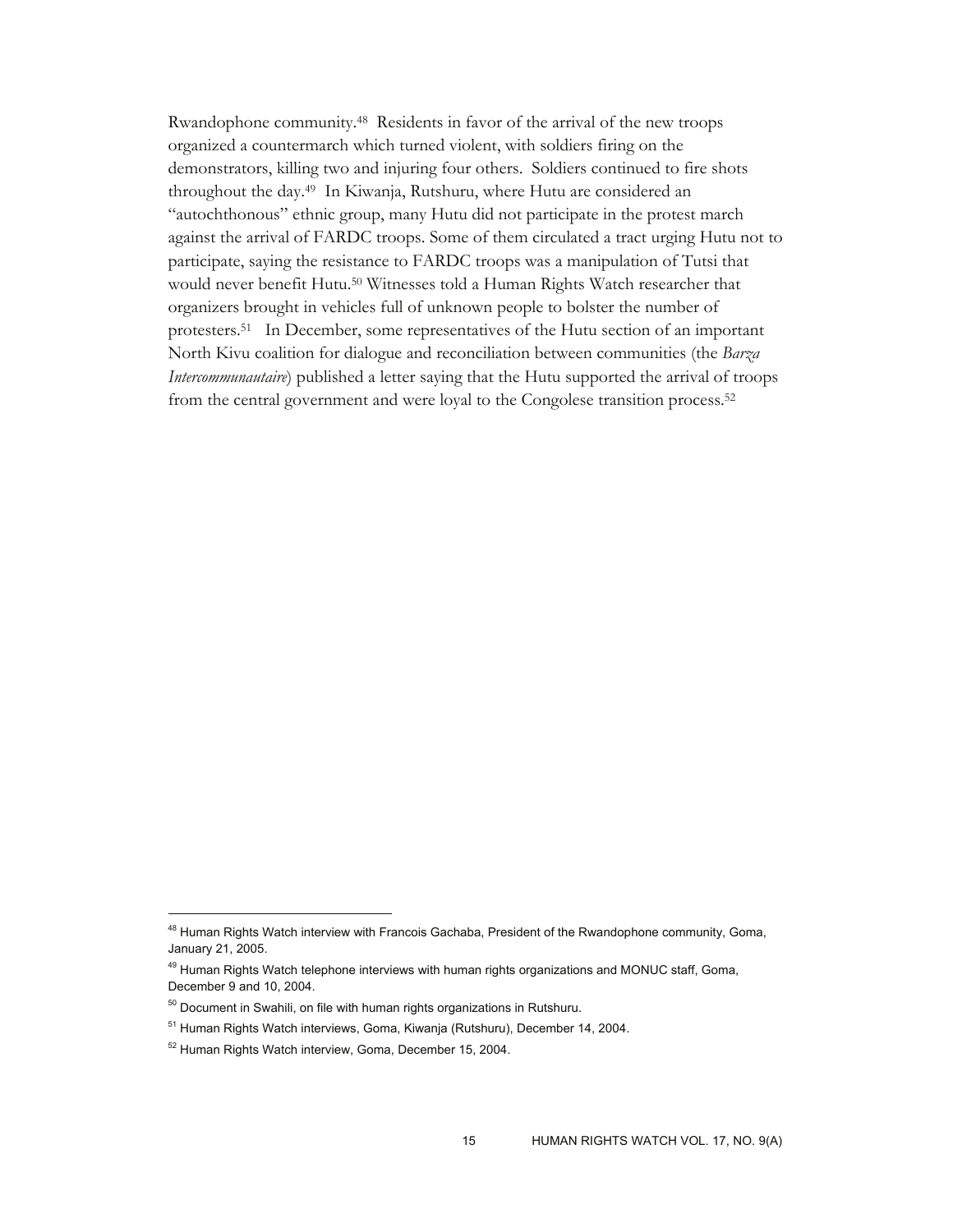

Munchinya Ndeene's two daughters, 10-year-old Shukuru and three-year old Rachel, return home to collect their few belongings after armed militants destroyed their house in Bweremana in North Kivu province. © 2004 Jeff Barbee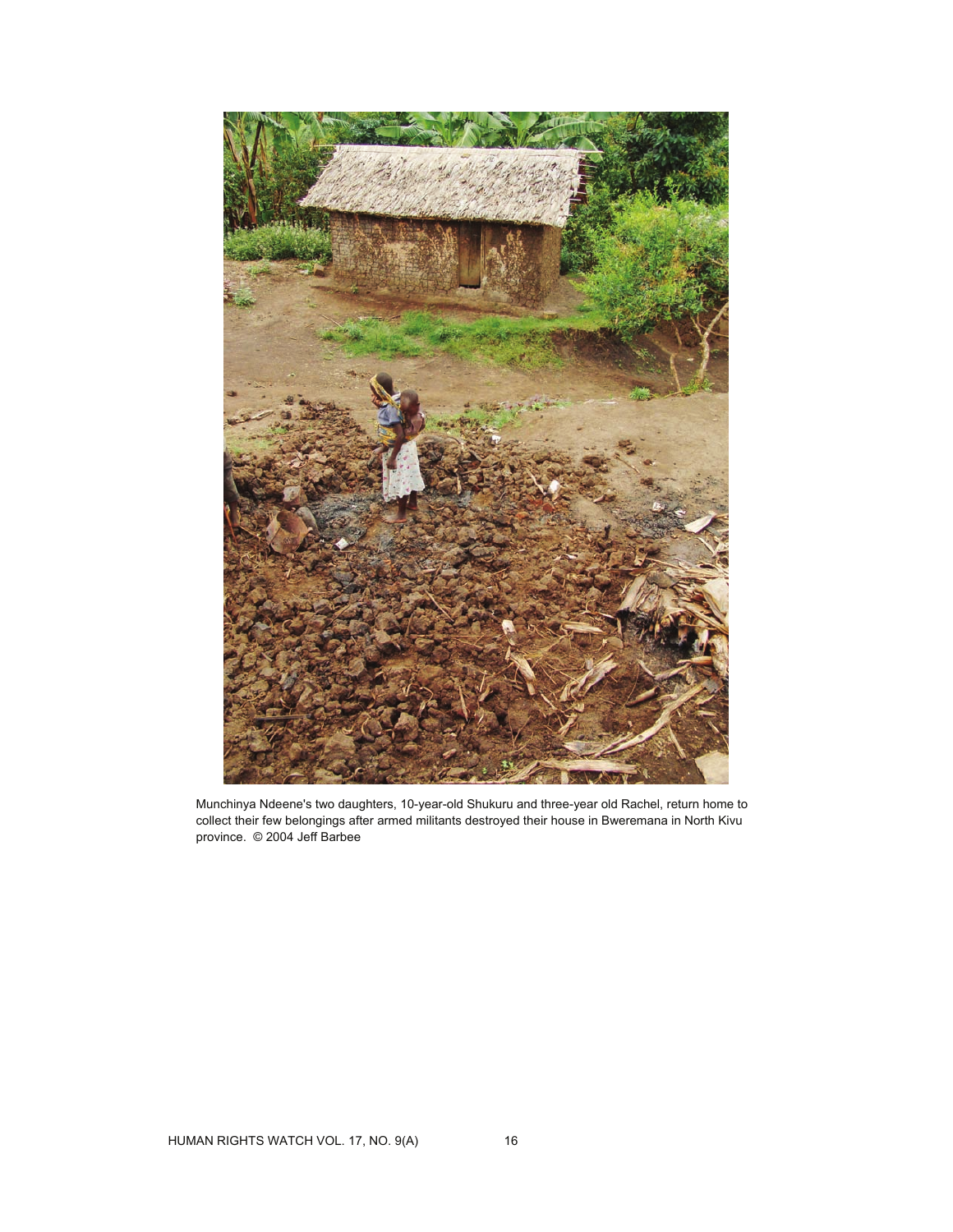# **Conflict and abuses against civilians**

Against the backdrop of rising ethnic tensions in the region, civilians became an all too familiar target of armed groups during fighting that occurred when the national army attempted to reassert control in North Kivu province. Two cases of such abuses are documented below.

# *Congolese army attempts to assert control*

Faced with the threat of Rwandan intervention and the continued recalcitrance of North Kivu authorities, the transitional government deployed some 10,000 troops, recently integrated into the FARDC, to the east. It also called Governor Serufuli and the North Kivu regional military commander to Kinshasa at the end of November. By early January the national army replaced the commander, a Tutsi from RCD-Goma, with Gen. Gabriel Amisi (also known as "Tango Fort") a well-known "non-Rwandophone" RCD officer. 53

In December FARDC troops under central control clashed with those loyal to RCD-Goma in three areas of North Kivu: north of Goma at Kanyabayonga, west of Goma in Walikale and Masisi, and southwest of Goma at Bweremana.

The newly deployed FARDC soldiers engaged the troops loyal to RCD-Goma army on December 12 at Kanyabayonga, the northern limit of the RCD-Goma controlled area. By December 19 the FARDC troops had been forced to fall back about thirty kilometers further north, looting massively as they retreated. 54 As a result of the fighting some 180,000 people deserted Kanyabayonga and villages to the north, fleeing into the bush where they had virtually no access to humanitarian assistance for several weeks. Some of those who fled were doing so for the third or fourth time in as many weeks. 55

During the fighting at Kanyabayonga, troops of all factions of the supposedly unified FARDC army committed human rights abuses and violations of international humanitarian law amounting to war crimes. Those responsible included the newly arrived forces from the west (primarily  $ex$ -FAC and  $ex$ -MLC troops<sup>56</sup>); their local ex-

<sup>&</sup>lt;sup>53</sup> See for example Human Rights Watch report, "War Crimes in Kisangani: The Response of Rwandan-backed Rebels to the May 2002 Mutiny", August 2002, documenting Amisi's implication in human rights abuses.

<sup>54</sup> See Human Rights Watch press release, "D.R.Congo: Fleeing Civilians Face Grave Risks," December 21, 2004.

 $55$  Ibid.

<sup>56</sup> These are, respectively, the former Congolese government army (*Force Armée Congolaise*) and Jean-Pierre Bemba's Movement for the Liberation of Congo (*Mouvement pour la Libération du Congo*).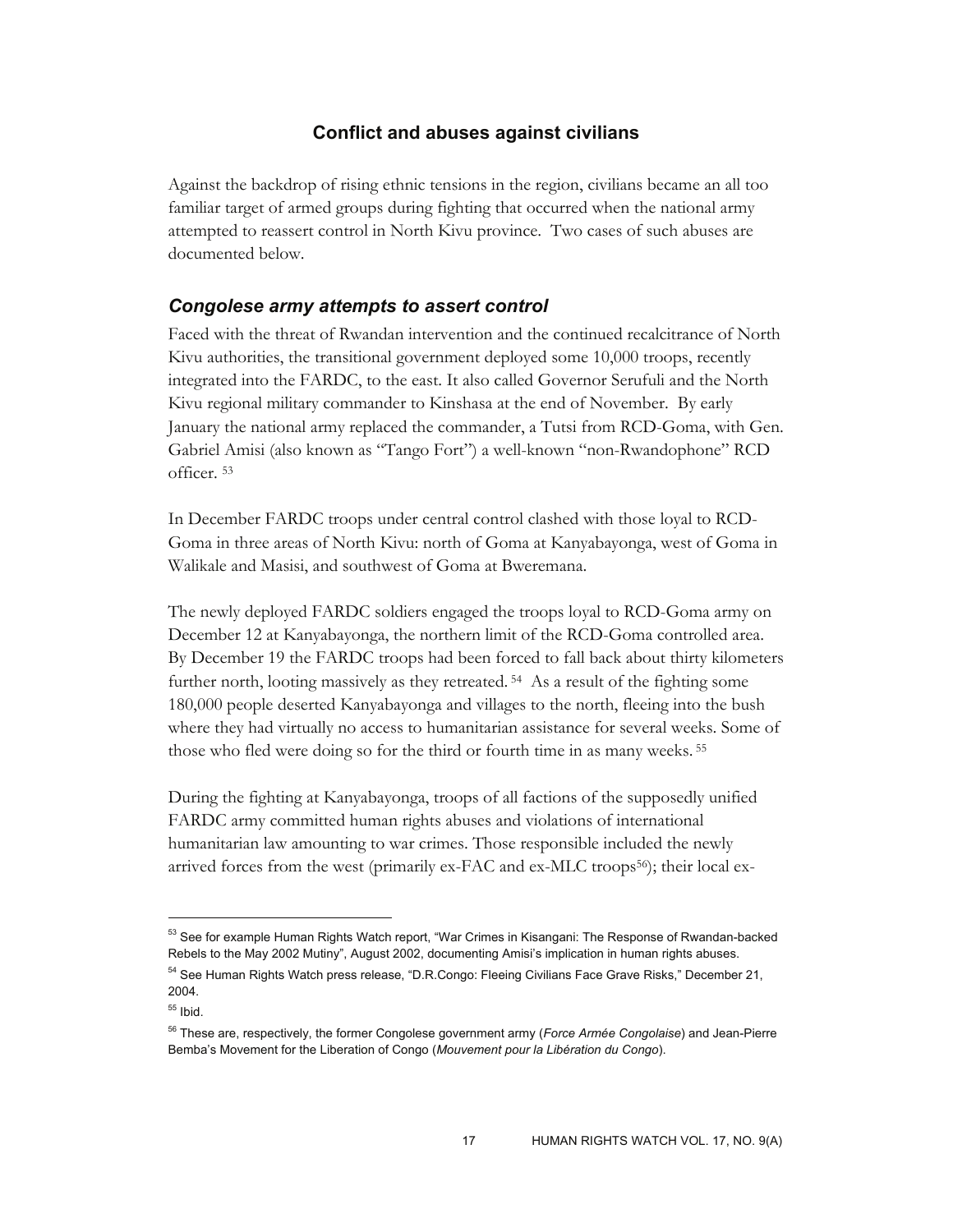Mayi-Mayi militia and ex-APC57 allies; and forces of the former RCD-Goma army (ex-ANC, *Armée Nationale Congolaise*). MONUC human rights investigators gathered testimony concerning 136 cases of rape perpetrated by FARDC troops of these various factions in and around Kanyabayonga, including ex-ANC, ex-APC, and ex-MLC.58 Villagers seeking refuge in Lubero to the north described systematic pillaging by the retreating central government troop (primarily ex-MLC and ex-APC.)59 Soldiers threatened humanitarian workers at gunpoint in order to force them to provide transport to soldiers.<sup>60</sup> The fighting, which caused hundreds of military casualties as well as inflicting enormous suffering on civilians, resulted in no apparent strategic gain for either side.<sup>61</sup>

Meanwhile FARDC troops from Kisangani took control of Walikale center, west of Goma, on December 18, two days after troops loyal to the RCD-Goma retreated eastward. They were greeted as liberators by Walikale residents who had been forced to flee twice from the town during 2004 because of fighting between troops loyal to RCD-Goma and former Mayi-Mayi forces, spending weeks in the surrounding forest exposed to hunger and disease. The retreating troops loyal to RCD-Goma contributed to insecurity at the border between Masisi and Walikale, where major fighting ensued (see below on Nyabyondo). Almost simultaneously, troops loyal to RCD-Goma and Mayi-Mayi troops clashed in Rutshuru territory (see below on Buramba).

Other troops attached to RCD-Goma fought to maintain control of Bweremana, fifty kilometers southwest of Goma and near the South Kivu border, seeking to prevent General Budja Mabe of South Kivu from joining forces with the former Mayi-Mayi in North Kivu. The regional military commander of North Kivu, a Tutsi loyal to RCD-Goma, replaced the head of the Mayi-Mayi brigade and arrested him. Troops still loyal to the Mayi-Mayi commander skirmished with others who accepted the new appointee and who were supported by troops linked to RCD-Goma.62 According to witnesses, the former Mayi-Mayi replenished their arms at Minova, just across the border in South Kivu.63 According to sources on both sides, FARDC at Minova launched rockets into North Kivu to support the former Mayi-Mayi.64 On December 11, nonetheless, the

<sup>57</sup> *Armée Populaire Congolaise*, the armed wing of the Congolese Rally for Democracy-Kisangani-Liberation Movement (RCD-K-ML, *Rassemblement Congolais pour la Démocratie-Kisangani-Mouvement de Libération*) which controlled the northern part of North Kivu province, known as the *Grand Nord*, at the end of the war.

<sup>58</sup> MONUC press briefing, February 23, 2004.

<sup>&</sup>lt;sup>59</sup> Human Rights Watch interviews with victims and witnesses, Lubero, December 19 and 20, 2004.

<sup>60</sup> Human Rights Watch interview, Lubero, December 20, 2004.

 $61$  Human Rights Watch interviews, Lubero, December 19 and 20, 2004.

<sup>&</sup>lt;sup>62</sup> Human Rights Watch interview, Goma, December 15, 2004.

<sup>&</sup>lt;sup>63</sup> Human Rights Watch interview, Goma, December 15, 2004.

 $64$  Human Rights Watch interviews, Goma, December 15, 2004 and January 21, 2005.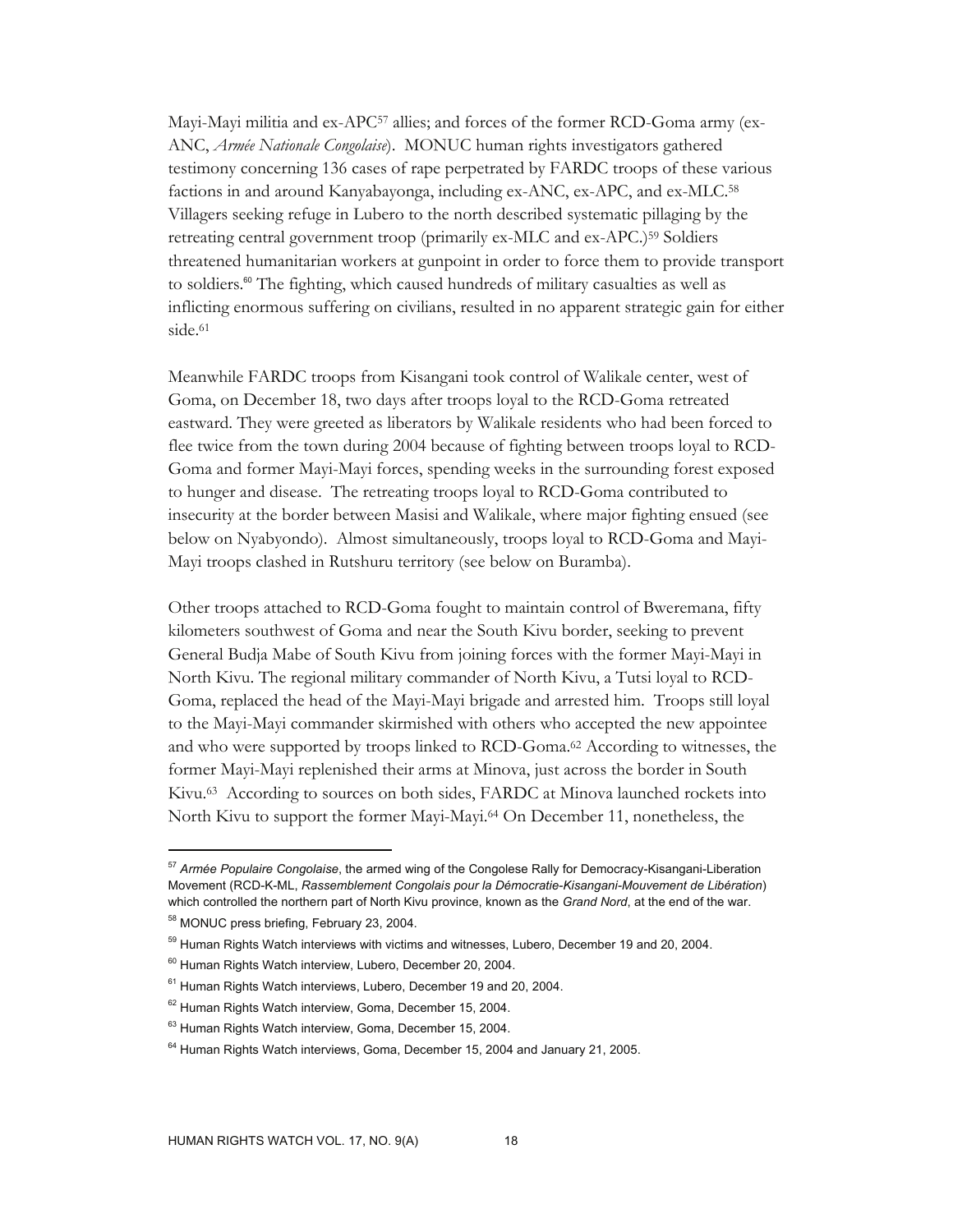troops linked to RCD-Goma defeated the Mayi-Mayi who fled into South Kivu, along with many Hunde who feared being taken for Mayi-Mayi supporters and suffering reprisals.65 Marking the border between North and South Kivu, this area remains a potential flashpoint for conflict between FARDC soldiers and those linked to RCD-Goma as well as between Hutu and Hunde, who have frequently fought over land and customary authority.66

# *Abuses against civilians at Nyabyondo, Masisi*

In mid-December, troops loyal to the central government fought RCD-Goma troops, also officially part of the Congolese national army, in and around Nyabyondo. Mayi-Mayi troops loyal to the central government attacked Hutu villages, killing civilians indiscriminately. RCD-Goma troops responded with a coordinated attack on the Mayi-Mayi stronghold at Nyabyondo, also without distinguishing between military and civilian targets. After the combat ended, RCD-Goma troops and Hutu civilians continued to track down fleeing civilians from other ethnic groups, apparently searching for Mayi-Mayi combatants. They systematically looted, beat, and sometimes executed the civilians they found. They also raped many women and girls, terrorizing the civilians and preventing them from returning home. Soldiers of the  $11<sup>th</sup>$  brigade killed at least sixty civilians and raped dozens of others, according to an investigation by the MONUC human rights unit.67

On December 19, 2004 troops of the FARDC  $11<sup>th</sup>$  brigade loyal to RCD-Goma and commanded by Colonel Bonane attacked Nyabyondo and surrounding villages, the stronghold of the FARDC 13th brigade, made up of former Mayi-Mayi and commanded by Colonel Akilimali. Thousands of villagers fled in panic.

Several days earlier former Mayi-Mayi attacked a nearby Hutu village during a wedding celebration, killing some civilians. According to a young Hutu woman injured in the attack, the former Mayi-Mayi threw a grenade at a house where the bride and other girls were preparing for the festivities. She said:

My three-year-old cousin was on my back. She was killed by the same explosion. Three people were killed and some others were injured but not badly. . . . If I didn't have the child on my back I'd be dead also…. The Hunde threw the bomb. They call them Mayi-Mayi.68

<sup>&</sup>lt;sup>65</sup> Ibid.

<sup>&</sup>lt;sup>66</sup> Human Rights Watch interview, Goma, December 15, 2004.

<sup>&</sup>lt;sup>67</sup> MONUC press briefing, February 23, 2005.

<sup>&</sup>lt;sup>68</sup> Human Rights Watch interview, Masisi, January 28, 2005.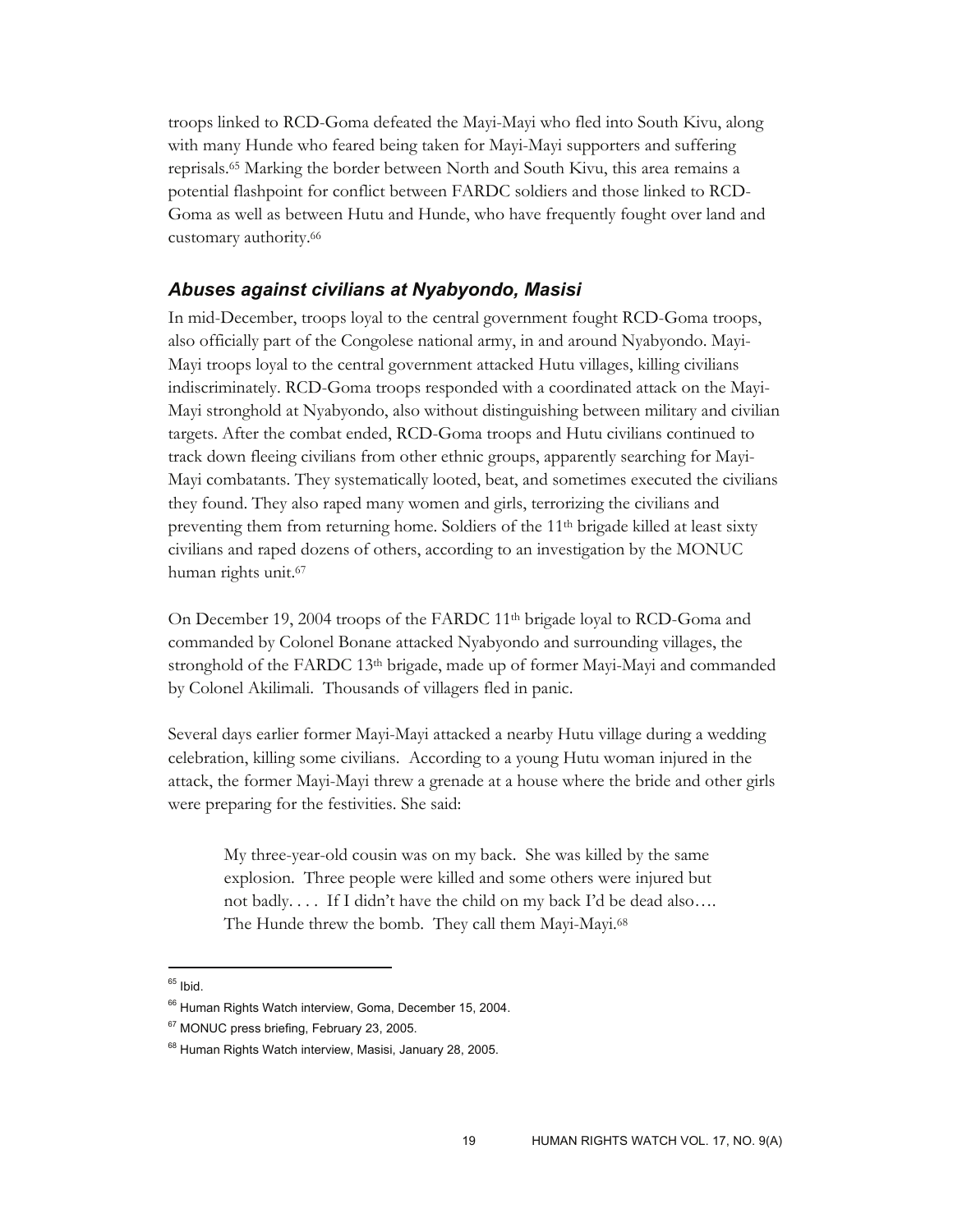During the next week or so, 11<sup>th</sup> brigade troops loyal to the RCD-Goma attacked along three axes approaching Nyabyondo. One of the people they targeted was a Hunde customary leader, Baroki Mine'ene of Bukombo, whom they captured and brought to Captain Munyamariba's post at Mianja, where he was murdered several days later.69 According to Mine'ene's family, a Hutu friend tried unsuccessfully to pay to save his life.70 Soldiers linked to RCD-Goma were said to have later bragged about the killing in Masisi town. One witness told a Human Rights Watch researcher, "They said to us, 'Your so-called chief collaborated with Mayi-Mayi and Interahamwe. Now we killed him."71

A relative described the killing of Mbaende Léopold, another victim from Bukombo's customary Hunde elite. He said, "Mbaende was in the house and saw soldiers trying to take chickens in his yard. He went out into the yard to stop the soldiers whom he had mistakenly thought were Mayi-Mayi. They shot him in the chest and the bullet came out his back…. Two days later we went back to bury him."72

Some soldiers shot into a group of civilians in a village outside Nyabyondo, seriously wounding at least one person. The father of an injured boy said,

They [soldiers] immediately burned the Mayi-Mayi post on the hill. The Mayi-Mayi have this post but spend the day among the villagers. [When the shooting began] the Mayi-Mayi left their post, retreating through the village and disappeared. . . . People fled in all directions after the Mayi-Mayi left; the Mayi-Mayi were yelling at us to leave. The RCD thought the Mayi-Mayi were among the civilians so they opened fire on the crowd. My son was hit in the buttocks and fell on the ground. I spent a week with him in the bush because we couldn't get [to a town].<sup>73</sup>

In the days after the fighting, soldiers killed and raped civilians in the course of searching for Mayi-Mayi who they believed were hidden among the rest of the population. One witness reported that the violence continued for eleven days, during which time he hid in the hills with his family. "On [December 20] we saw that Hutu and Tutsi were still looking for people, going down paths in the hills. I saw little temporary straw shelters getting burned on hills facing ours."74 Another witness said, "Three people were killed

<sup>69</sup> Human Rights Watch interviews, Masisi, January 27, 2005.

 $70$  Ibid.

<sup>71</sup> Human Rights Watch interview, Masisi, January 29, 2005.

<sup>&</sup>lt;sup>72</sup> Human Rights Watch interview, Masisi, January 27, 2005.

<sup>73</sup> Human Rights Watch interview, January 30, 2005.

<sup>74</sup> Human Rights Watch interview, Goma, January 1, 2005.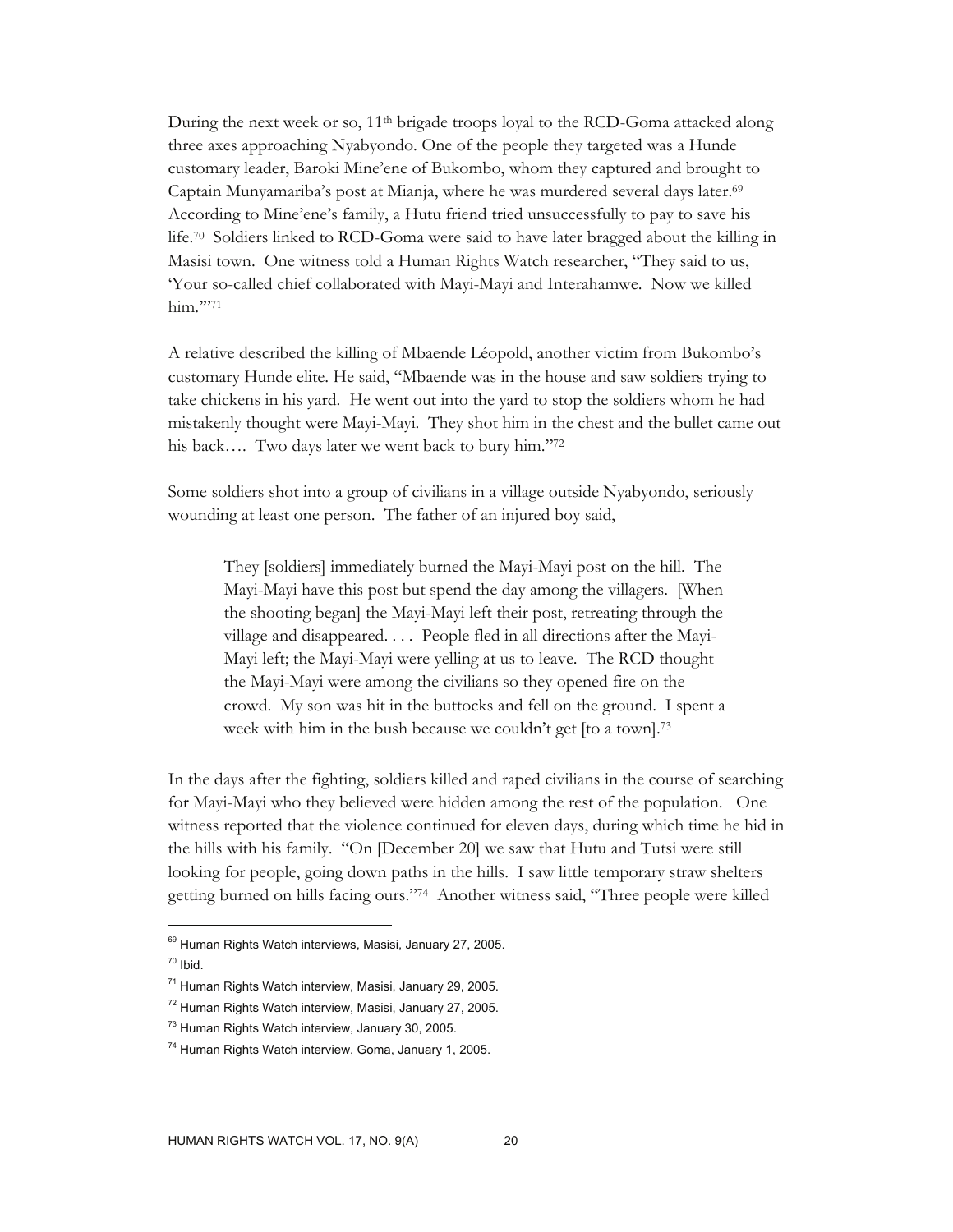at Ngesha after December 20, when they were searching for people who were in hiding."<sup>75</sup> One witness from an ethnic group related to Hunde reported:

… My aunt Collette Mate'ene . . . went to get some peanuts that were in her house, but when she got near her house she was killed by Tutsi soldiers.76 They had asked her, "Where is the rest of the population?" She said she was alone. Then they shot her, many times. So we fled. She got a bullet in the side of the chest. After that they fled, and we went to get the body. We dug a tomb with machetes and buried her in it. She left seven children.77

The decomposing body of Lafasi Shekipfumo, a Hunde, identifiable only by the clothing, was found well after the attack. A witness said that he and Lafasi had fled together from Bukombo into the forest where a group of uniformed men came upon them and started shooting. Everyone fled in different directions, except Lafasi who was captured and killed.78 The body of Hamuli Bishereya, a middle-aged Hunde man, was also found several weeks after the conflict.79

Soldiers pillaged the property of civilians and of an international humanitarian organization at Nyabyondo.80

# *Sexual violence*

It has become usual in eastern Congo for combatants to commit crimes of sexual violence against women and girls in the course of fighting opposing forces. 81 After the attacks at Nyabyondo and neighboring villages, twenty-six women who had been raped fled east toward Masisi town. A local Masisi-based women's organization documented these crimes.82 Rapes in the context of conflict are often particularly violent or involve multiple attackers.

 $75$  Ibid.

 $76$  Congolese may call soldiers or officers "Tutsi" without distinguishing whether they are from FARDC units linked to RCD-Goma or from the Rwandan army.

<sup>77</sup> Human Rights Watch interview, Masisi, January 29, 2005.

<sup>&</sup>lt;sup>78</sup> Human Rights Watch interview, January 30, 2005.

<sup>&</sup>lt;sup>79</sup> Human Rights Watch interviews, Masisi, January 29 and 30, 2005.

<sup>&</sup>lt;sup>80</sup> Human Rights Watch interview, January 1, 2005. See below for further information on pillaging of the humanitarian organization.

<sup>&</sup>lt;sup>81</sup> See Human Rights Watch reports "Seeking Justice: Prosecution of Sexual Violence in the Congo War", March 2005 and "The War within the War: Sexual violence against women and girls in Eastern Congo", June 2002.

<sup>&</sup>lt;sup>82</sup> Human Rights Watch interview, Masisi, January 27, 2005. As most people had fled west into Walikale, this number likely represents only a small part of the survivors of sexual violence.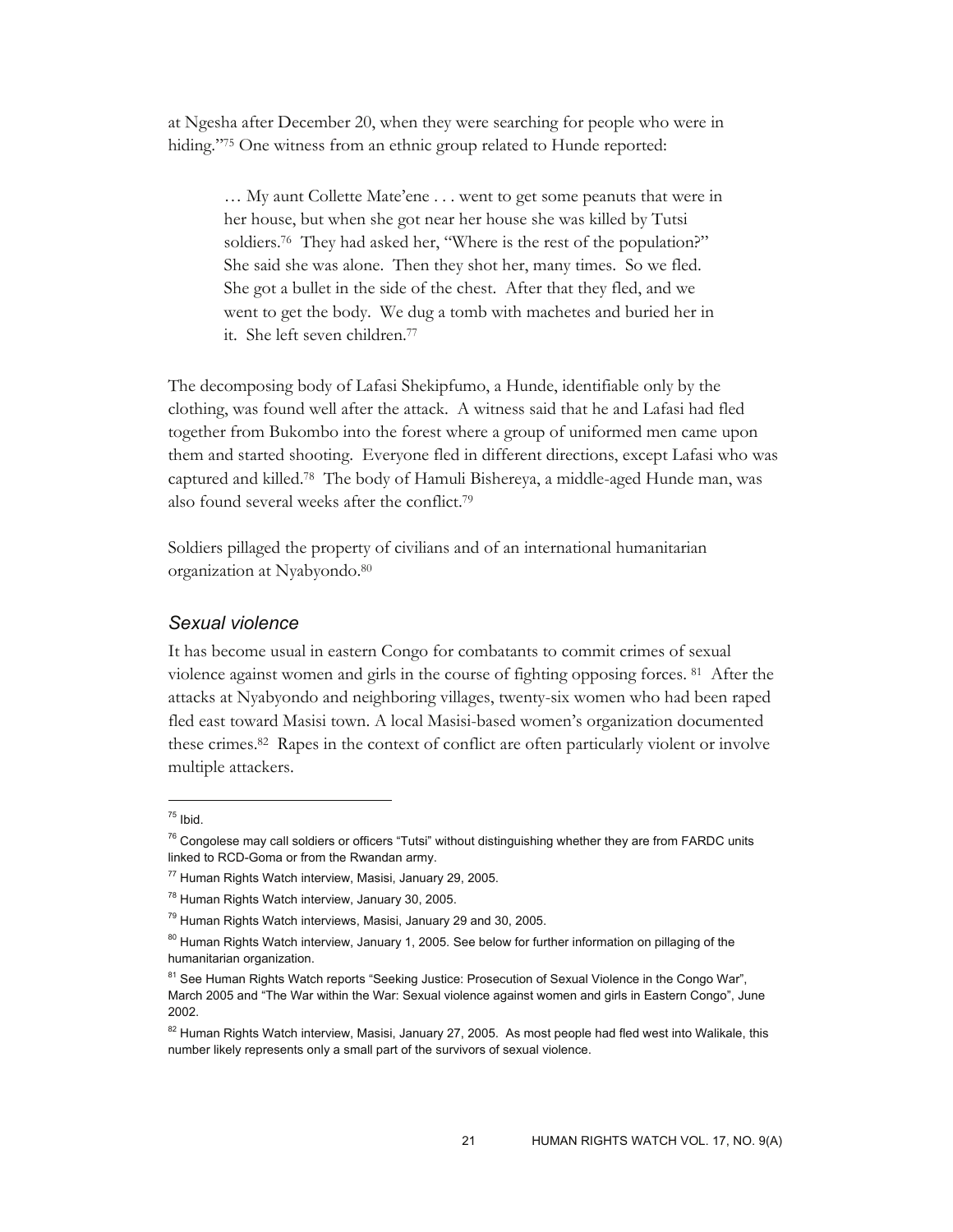One person related how she and another woman had been raped while hiding in the forest on December 20. She said,

Four [Tutsi soldiers<sup>83</sup>] raped us together. They took cords and tied our arms behind us. They were in uniform. Many people were killed. I saw five bodies in the forest; they were men in civilian clothes…. My lower stomach hurts; my [arm] muscles are also tired from being tied. I have done a natural cleaning, but I don't have money for any [medical] treatment."<sup>84</sup>

Staff at Masisi hospital reported that they had seen one woman who was raped by three soldiers in front of her husband one day and the next day was raped again.<sup>85</sup>

A woman from an ethnic group related to Hunde witnessed the killing of a family member before becoming a victim of rape herself. She succeeded in reaching Masisi town, where she told Human Rights Watch researchers:

I fled Nyabyondo when the RCD came into the village. I fled to the forest and spent four days there before arriving here. I had two children on my back and shoulders, and the other three children walked. I am married but my husband fled.

[In the forest] we built small shelters with banana leaves. On the second day, we ran when we saw soldiers coming. The soldiers asked for all of our things: goats, pigs, etc. They took everything. The soldiers asked for my clothes and money too. Four soldiers raped me. They left me with nothing. Even the clothes I'm wearing I got from others…. After that I left that place, went to the river and washed myself there. Each time I came to a small stream I sat in it. I went back to find the children the next morning. I had pain. Now it is much less, not like before. I have a chance to go to Goma [to get better medical care] but I don't know what to do with my children.<sup>86</sup>

<sup>&</sup>lt;sup>83</sup> As explained above, Congolese may call soldiers or officers Tutsi without distinguishing whether they are from FARDC units linked to RCD-Goma or actually from the Rwandan army.

<sup>&</sup>lt;sup>84</sup> Human Rights Watch interview, Masisi, January 29, 2005.

<sup>85</sup> Human Rights Watch interview, Masisi, January 28, 2005.

<sup>86</sup> Human Rights Watch interview, Masisi, January 29, 2005.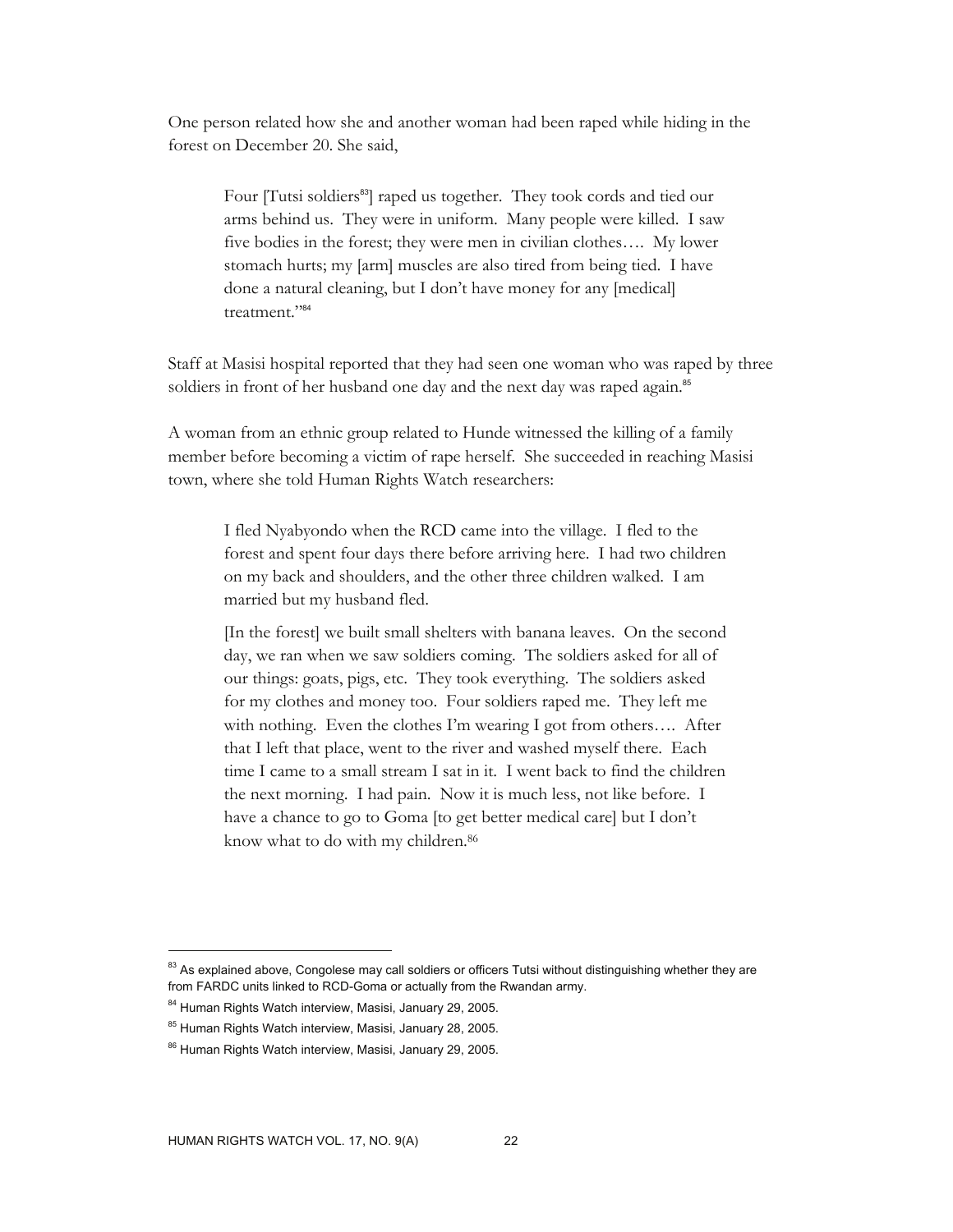At Masisi town, Human Rights Watch researchers encountered a twelve-year old Hunde girl whose feet were badly swollen from four weeks of walking through the forest with her sister. She said:

When the soldiers arrived in Nyabyondo, a woman in the road was fleeing and they shot her in the stomach. I saw it. Each person had fled in his own direction. In the forest, we saw Tutsi soldiers.87 They took all our things, and hit me many times and spoke to us in a mean way. They said, "Where are the Mayi-Mayi? Can you show us where?" We said we didn't know. Then they told the women to lie on the ground and they started the violence. I ran away. I came back to them afterward. Four women and one girl, my cousin, were raped.88

An injured Hunde mother with an injured and heavily bandaged baby told Human Rights Watch researchers that a soldier shot her when she resisted his attempt to rape her. When others had fled, she had been ill and so had stayed behind with a group of older women, including her grandmother. She said,

A soldier tried to "talk" to me.89 This was one of the soldiers who was always there, a Rwandan.90 The soldier said, if you refuse I will shoot you. But I fled, and the soldier shot at me. I was carrying my child on my back and then noticed blood was flowing from the child. Then I fell, and he left me. There was no way to get to a health center, so my grandmother searched for home-made remedies. We got to the hospital only one and a half weeks after the shooting.91

Soldiers used sexual violence or the threat of sexual violence to prevent civilians from returning to their homes and fields. A community leader from Showa said that soldiers denied them access to their fields even one month after the hostilities. As it was becoming difficult to find sufficient food in Masisi town, a group of seventeen women went back to harvest crops in their fields. They were all captured, grouped together, and

<sup>&</sup>lt;sup>87</sup> As noted above, Congolese may call soldiers or officers "Tutsi" without distinguishing whether they are from FARDC units linked to RCD-Goma or from the Rwandan army.

<sup>88</sup> Human Rights Watch interview, Masisi, January 29, 2005.

<sup>&</sup>lt;sup>89</sup> This is a common euphemism for rape in eastern Congo.

<sup>&</sup>lt;sup>90</sup> Note that Congolese may refer to any Kinyarwanda-speaking soldier in the RCD-Goma, i.e. Tutsi or Hutu, as "Rwandan," regardless of whether he is actually Congolese or Rwandan.

<sup>91</sup> Human Rights Watch interview, Masisi, January 28, 2005.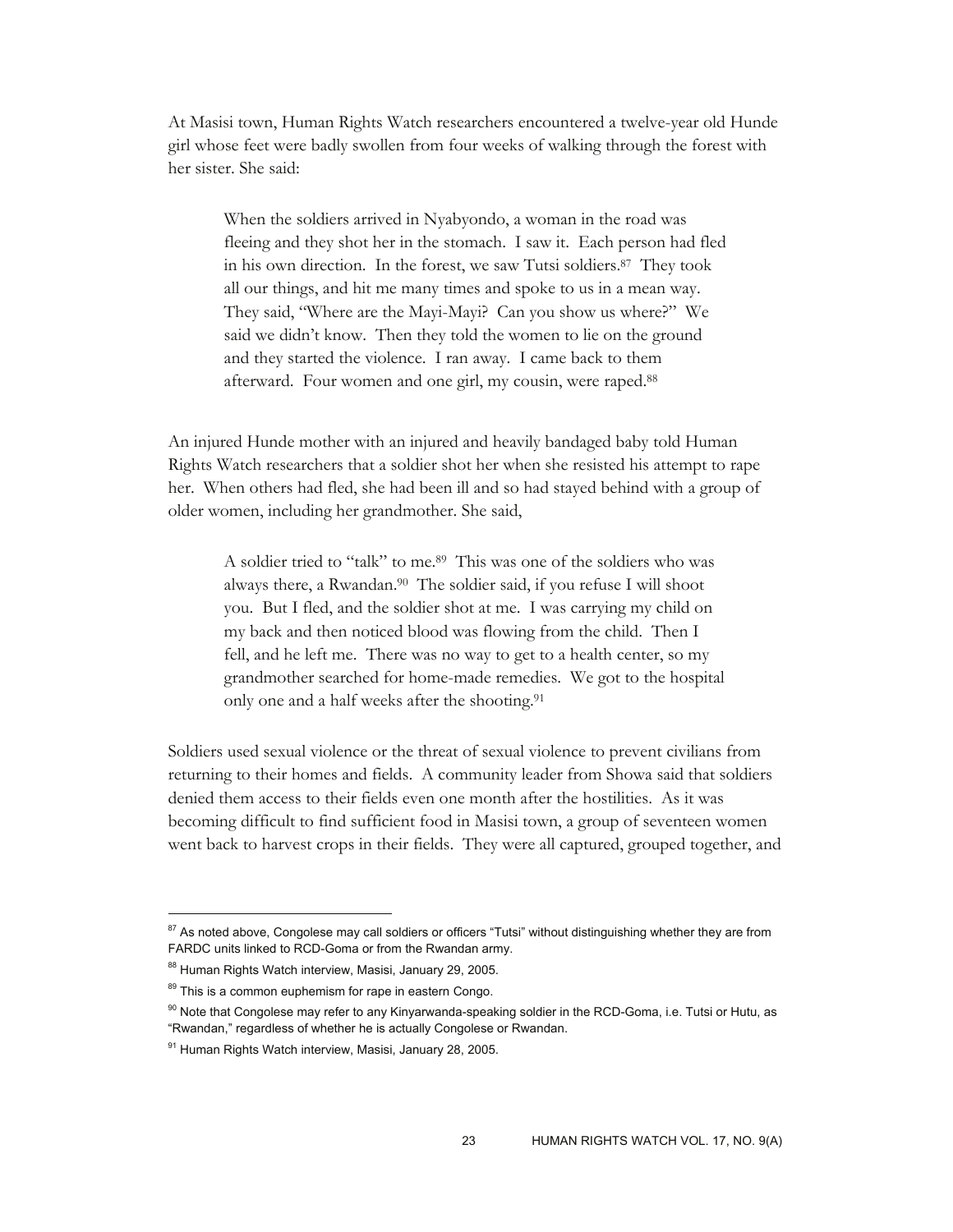raped. Three of them were kept for several days. "They all came back," said the community leader, "but now no one dares go to the fields."92

#### *Armed civilians*

In at least two places, Bweremana and Nyabyondo, armed civilians joined in the fighting along with FARDC soldiers of units linked to RDC-Goma, showing the intention of authorities to exploit the firepower put in the hands of largely untrained civilians.93 According to several reports, some of those who had distributed arms to civilians, including Captain Munyamariba, helped command the Nyabyondo operation.94

At the time of the arms distribution in Masisi, recipients of the weapons had already committed crimes, as discussed above. With the attack at Nyabondo, armed civilians tortured and killed some Hunde, helped soldiers hunt down others, and participated in widespread pillaging and destruction of property.95

In one case near Showa, armed civilians killed the Hunde chief of locality, Kyahi Shamamba. A witness told Human Rights Watch researchers:

On December 24, Christmas Eve, at 10 p.m., [Hutu] civilians with weapons appeared in the forest at night, and took Kyahi Shamamba and me. This was near our field in the bush; we had spent three weeks there. They beat me and burned a plastic bag over me.<sup>96</sup> They asked for ransom. We gave 70,000 FRC (approx. US \$145), two pigs, a bag of clothes, and our work tools. One group left with me, and another group stayed with Shamamba. Behind me I heard shots. They had killed him. They argued over whether to kill me – but they released me and I went back and saw the body of Shamamba. The next morning I went to tell other people, and we went to get his body and bury it.97

In another case a Hunde victim said,

-

I was captured by armed civilians at Muhondo at 9 a.m. and released at 3 p.m. on [December] 22. They were saying that the former Mayi-Mayi,

<sup>92</sup> Human Rights Watch interview, Masisi, January 30, 2005.

<sup>93</sup> Human Rights Watch interviews, December 12 and 15, 2004.

<sup>94</sup> Human Rights Watch interviews, January 27, 28 and 30, 2005.

 $95$  Human Rights Watch interviews in Goma and Masisi, January 1 and 26, 2005.

 $96$  Scars of small, round burns were visible on his arms and back a month after the incident.

<sup>97</sup> Human Rights Watch interview, Masisi, January 29, 2005.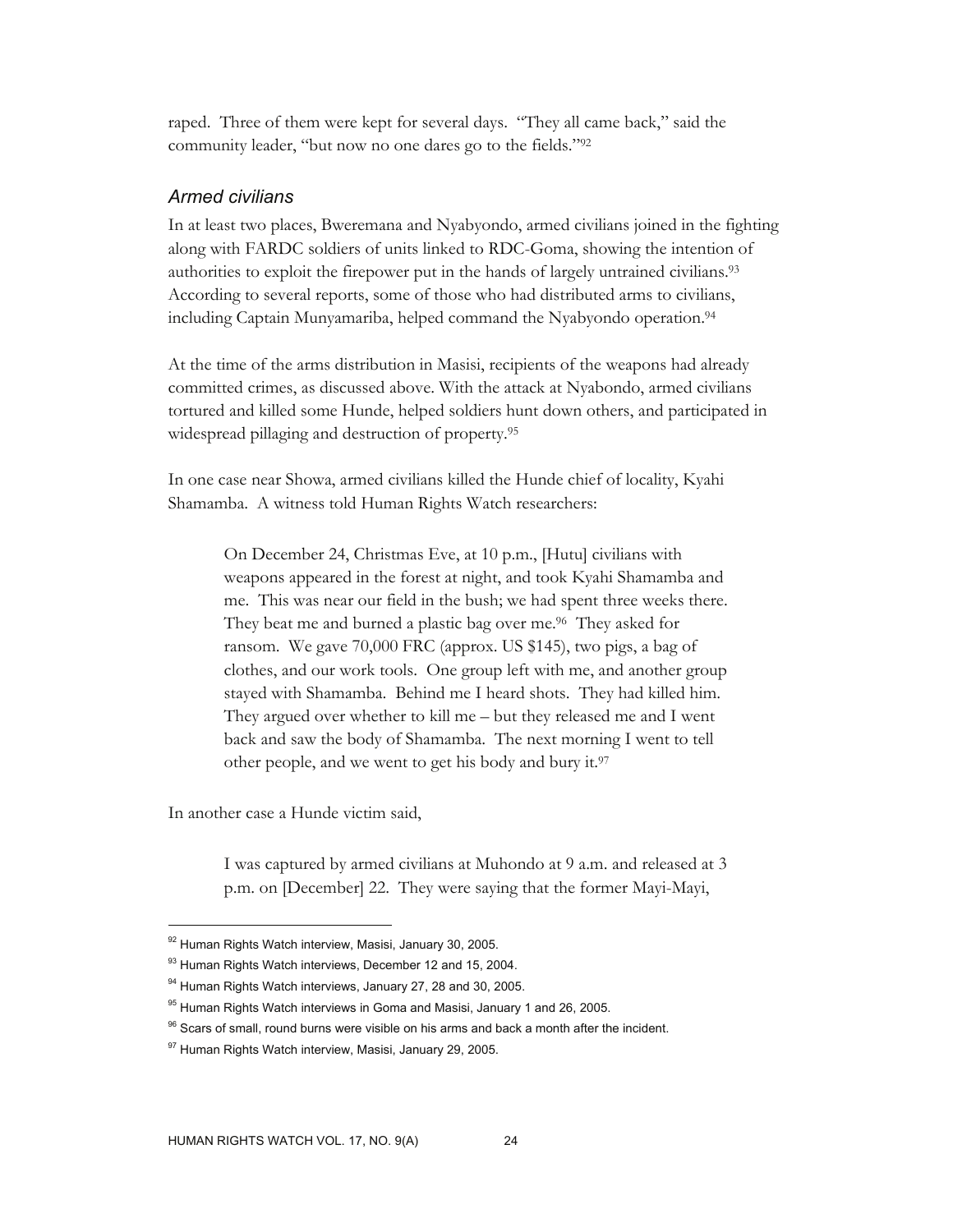who'd claimed to be so strong, had fled, and now they were the strong ones. They took us, they said, because these Mayi-Mayi were our own children. There were three of us. We were all released because one of us was a very old woman who pleaded for our release; the other one captured was also old. We were seriously beaten – I spent three weeks without getting up after arriving in Masisi center. The woman was not touched but the other man was also beaten.98

# *Buramba, Rutshuru territory*

At about the same time as the fighting at Kanyabayonga and Nyabyondo, soldiers of the FARDC 123rd battalion linked to RCD-Goma and under the command of Major Christian Pay Pay deliberately fired upon and killed some thirty civilians in Buramba after three of their own soldiers had been killed in the act of pillaging rice from local residents.99 RCD-Goma leaders accused a local Mayi-Mayi group led by Jackson Kambale, a Nande and native of the area, of killing the soldiers. Their troops had skirmished with his militia throughout the year and they believed him to be allied with Rwandan Hutu rebels based in the forest of a nearby national park. <sup>100</sup> Some local Nande residents, however, said civilians themselves had killed the soldiers to stop the pillaging of their harvest.101

After learning that soldiers had been killed, troops came from a nearby military camp at Nyamilima and shot into a crowd of civilians. One woman said:

My children were at the church in a welcoming service. Soldiers came and to empty the church they shot [into the crowd] and people fled. I heard they were Tutsi soldiers. Seven people were killed there. My two girls were among them: Zawadi, 14 years old, and Aline, 11 years old. When I came to the church they were already dead.<sup>102</sup>

<sup>98</sup> Human Rights Watch interview, Masisi, January 30, 2005.

<sup>99</sup> A Human Rights Watch researcher collected the names of 26 people who had been killed, many known to multiple witnesses. In addition there was convincing evidence of the killing of at least four other unidentified persons; MONUC press release, Jan. 7, 2005; Centre d'Etudes et de Recherches en Education de Base pour le Développement Intégré (CEREBA), "Rapport de Mission de verification et d'enquete sur la carnage de Buramba/Binza/Rutshuru", Goma, January 8, 2005.

 $100$  Ibid.

<sup>&</sup>lt;sup>101</sup> Human Rights Watch interviews, Goma, December 23, 28 and 29, 2004 and January 1, 2005.

<sup>&</sup>lt;sup>102</sup> Human Rights Watch interview, Goma, January 1, 2005. This witness was from the Nyanga ethnic group, which, along with the Hunde and Nande ethnic groups, is considered to oppose "Rwandophone" power.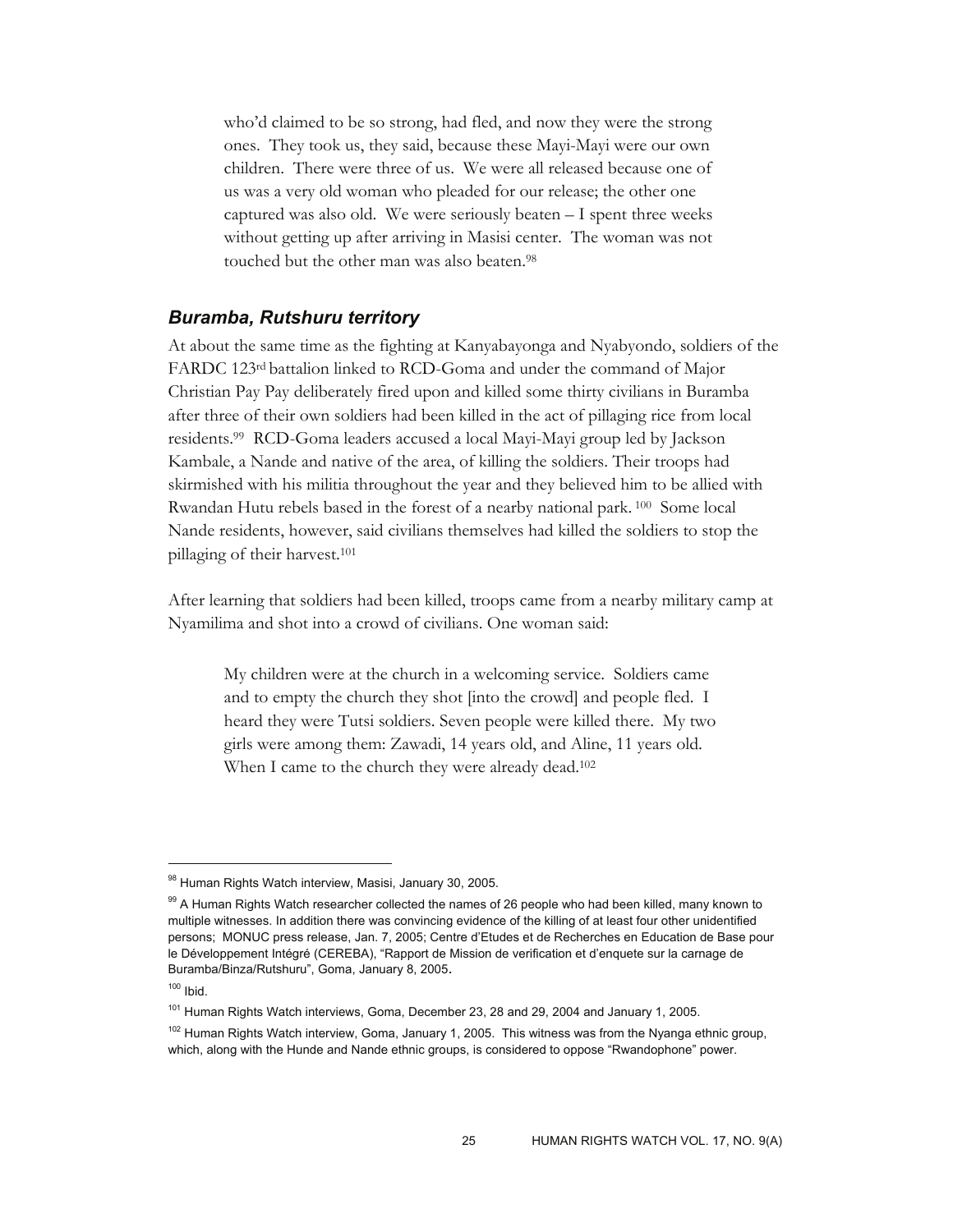Another witness said, "As I ran I saw the body of Kalirikene Théophile, a man about fifty years old. There was a lot of blood on his clothes. I saw another body near the church, that of Dassise Kahotole, a twelve- or thirteen-year old girl."103

RCD-Goma soldiers occupied Buramba and for ten days prevented residents from returning and vehicles from stopping in the town.104 According to one report, two men were killed when they returned to Buramba several days after the initial attack in order to bury their father.105 On the morning of December 27, soldiers attacked a truck that tried to pass through the area.106 But later on December 27 and 28, soldiers allowed a team of doctors to come to Buramba and they found fifteen bodies there.<sup>107</sup>

This part of Rutschuru territory is inhabited principally by Hutu and Nande, groups that have increasingly come into conflict over land during the last decade. Tensions rose further with killings of people of both groups in June, July, and August 2004, some blamed on Mayi-Mayi, others on soldiers linked to the RCD-Goma or on a Hutu Local Defense Forces.108 The December attack, with Nande the majority of the victims, increased Nande anger against RCD-Goma and against Hutu thought by the Nande to be associated with them. Although the soldiers linked with RCD-Goma identified local Nande with Jackson's militia, many Nande had shunned the Mayi-Mayi group which pillaged them as regularly as it did the Hutu.109 But after the attack on Buramba, some Nande "believed the best revenge is to join Jackson's group", according to one wellinformed local observer.110

A MONUC human rights team investigated the Buramba killings, accompanied by Congolese staff of a local non-governmental organization, and concluded that at least thirty civilians, the majority of whom were Nande, were killed by soldiers from Major Christian's 123rd battalion.111

<sup>&</sup>lt;sup>103</sup> Human Rights Watch interview, Goma, December 23, 2004.

<sup>104</sup> Human Rights Watch interview, Goma, December 29, 2004.

<sup>&</sup>lt;sup>105</sup> Human Rights Watch interview, Goma, December 28, 2004.

<sup>&</sup>lt;sup>106</sup> Human Rights Watch interview with U.N. humanitarian official, Goma, December 27, 2005.

<sup>107</sup> Human Rights Watch interview, Goma, December 29, 2004.

<sup>&</sup>lt;sup>108</sup> Human Rights Watch interviews, Goma, December 23 and 28, 2004.

<sup>&</sup>lt;sup>109</sup> Human Rights Watch interview with representative of Rutshuru-based human rights organization, December 23, 2005; Human Rights Watch interview, January 1, 2005.

<sup>110</sup> Human Rights Watch interview, Goma, December 23, 2004.

<sup>&</sup>lt;sup>111</sup> Letter from MONUC/ Goma head of office to General Gabriel Amisi, Commander of the Eight Military Region (North Kivu), February 25, 2005; MONUC press release, January 7, 2005; Centre d'Etudes et de Recherches en Education de Base pour le Développement Intégré (CEREBA), "Rapport de Mission de verification et d'enquête sur la carnage de Buramba/Binza/Rutshuru", Goma, January 8, 2005.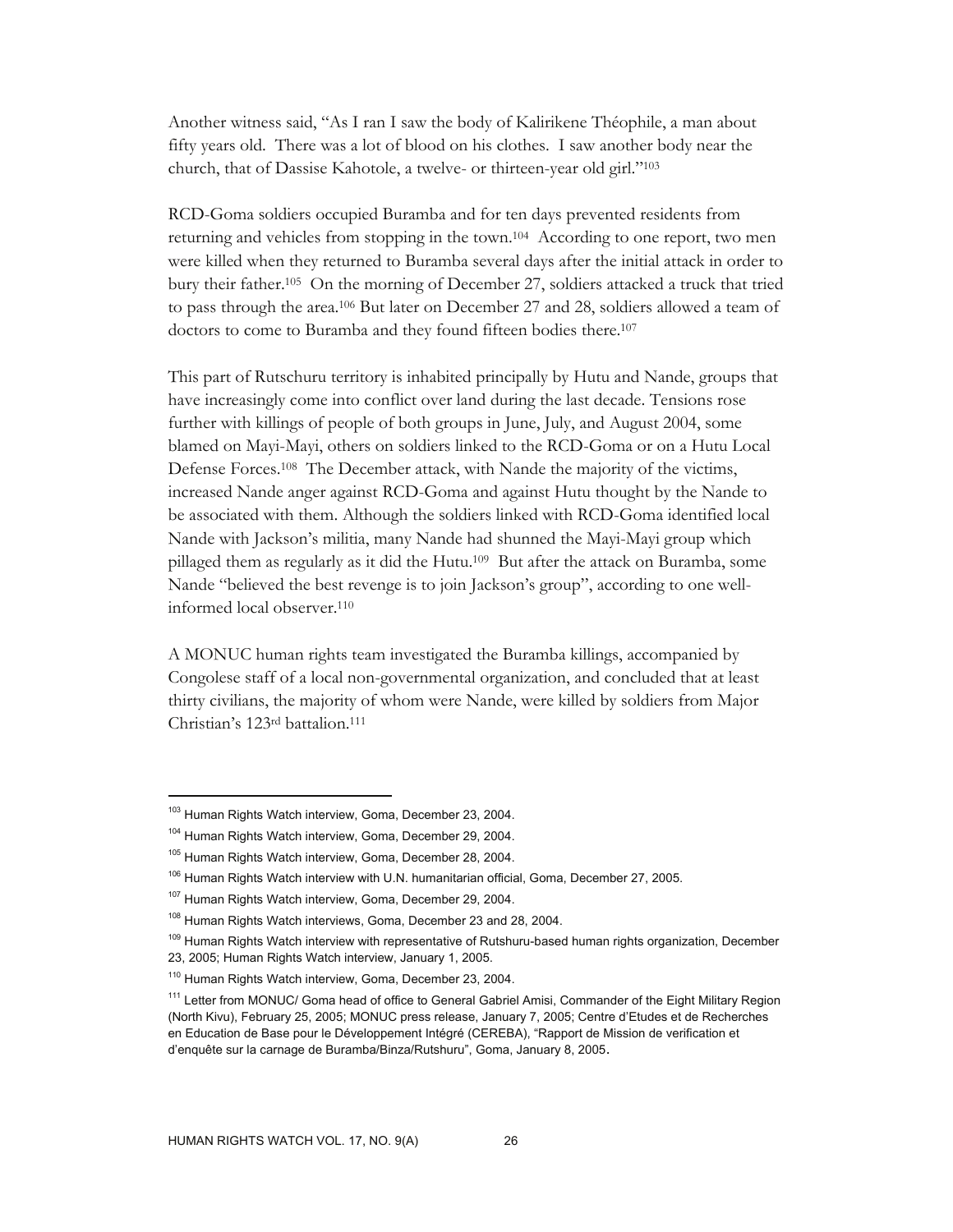Governor Serufuli established a commission to investigate the killings in Buramba.112 Its report confirms that Major Christian Pay Pay, seconded by Captain Paulin Ndayambaje, commanded troops that engaged in "blind reprisals" against civilians and subsequent pillaging. But it adds that the "responsibility is shared among all the parties, …[including] the civilian population for supporting the bandits [Mayi-Mayi], who are responsible for many crimes."113 Most witnesses quoted in the report acknowledge that soldiers killed civilians but go on to claim that Nande "tribalism," specified as discrimination against Hutu and support of the Mayi-Mayi, lay at the root of the events.114 In interviews with a Human Rights Watch researcher, Governor Serufuli echoed these sentiments.115 Another RCD leader sought to exonerate the soldiers by claiming the deaths of civilians were merely incidental to combat.116 The commission recommended the prosecution only of soldiers found with pillaged goods, not of any who committed other crimes nor of those in command of the operation.

## *The role of Governor Serufuli*

 $\overline{a}$ 

In the years since he was named governor in 2000, Serufuli has exercised increasing power throughout North Kivu. He has placed persons loyal to him in local posts, displacing customary chiefs, and he has permitted—if not actually directed subordinates to distribute arms to civilians identified with his party or ethnic group. Although nominally only an administrative official and political leader, Governor Serufuli appeared to exercise considerable influence over and even to give orders to military forces. After FARDC forces loyal to RCD-Goma had come to a stand-off with other FARDC forces north of Kanyabayonga, Governor Serufuli brought the commanders linked to RCD-Goma back to Goma where, in his own words, he helped "negotiate" the retreat of these troops to their original position at Kanyabayonga.117 Governor Serufuli and the regional military commander went to Nyabyondo and Masisi town on January 26 and ordered the soldiers to return to their earlier positions.118 After

 $112$  Report of the mission to Buramba/Kanzanza on January 4 and 5, 2005, to the attention of His Excellency the Governor of North Kivu province (*Rapport de mission effectuée à Buramba/Kanzanza, en date du 4 et 5 janvier 2005, à l''attention de Son Excellence Monsieur le Gouverneur de la province du Nord-Kivu*), January 10, 2005. The commission was composed of: Albert Semana, the provincial director of security and a close associate of the governor; the governor's counsel on political and judicial affairs; the head of military intelligence for the North Kivu military region; and a representative of the North Kivu military prosecutor's office.

<sup>&</sup>lt;sup>113</sup> In the original: "la responsabilité de ces évenements, elle est partagée entres toutes les parties... [y compris] la population locale pour avoir entretenu des bandits [Mayi-Mayi], auteurs de beaucoup d'exactions."  $114$  Ibid.

<sup>&</sup>lt;sup>115</sup> Human Rights Watch interview with Governor Serufuli, Goma, March 15, 2005.

<sup>&</sup>lt;sup>116</sup> Human Rights Watch interview with Francois Gachaba, President of the Rwandophone community, Goma, January 21, 2005.

<sup>&</sup>lt;sup>117</sup> Human Rights Watch interview with Governor Serufuli, Goma, March 15, 2005.

<sup>&</sup>lt;sup>118</sup> Speech of Governor Serufuli, Masisi town, January 26, 2005.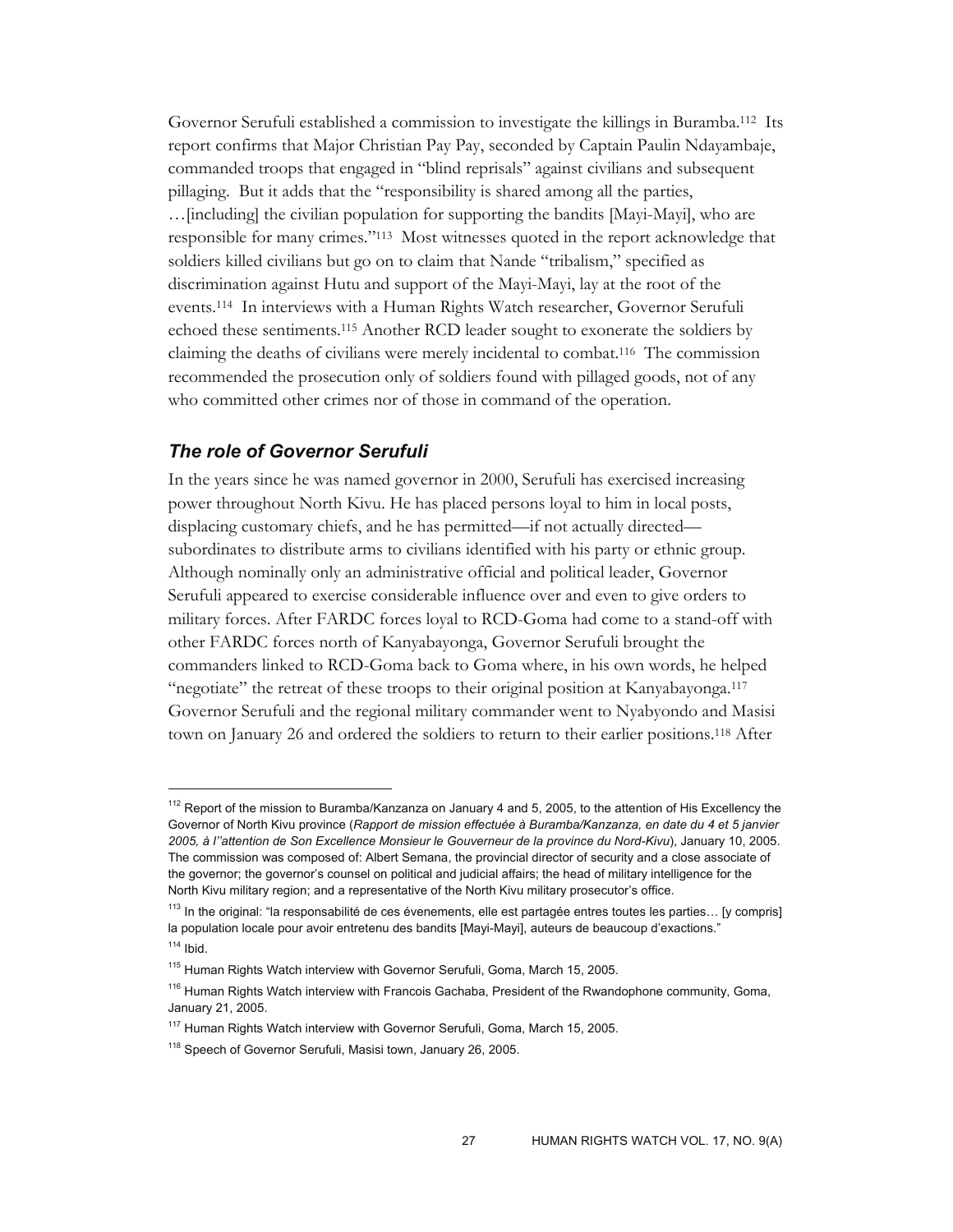troops linked to RCD-Goma occupied Buramba, keeping residents from returning, Governor Serufuli "forced" these soldiers to leave, according to his own account.<sup>119</sup>

During days when hundreds of thousands of dollars of material was pillaged from an international NGO in Nyabyondo, witnesses saw vehicles registered to the provincial administration returning from Nyabyondo to Masisi town at a time when all other civilian activity in the area had ceased.120 Soldiers were seen selling diesel fuel in large quantities in Masisi town; such fuel was one of the major items pillaged in Nyabyondo and not readily available in Masisi.121

In accord with his investigatory commission, Governor Serufuli did not press for the prosecution of officers who commanded the Buramba operation. Instead he asked that Major Pay Pay be removed from his command and that the battalion be transferred elsewhere.122

#### *Human rights activists and humanitarian actors targeted*

#### *Human rights activists forced to flee*

Human rights activists and other civil society leaders in North Kivu suffered harassment after having denounced the arms distribution and subsequent abuses against civilians in North Kivu, specifically attributing responsibility for these acts to the governor and his associates. Several also asserted that Rwandan army troops had supported soldiers linked to  $RCD$ -Goma<sup>123</sup>

After these statements were made public in December 2004 several activists who had signed them received anonymous telephoned death threats.124 Unidentified armed men in uniform came to the home of one activist and warned his family that his work could have serious consequences; two weeks later unidentified people tried to break into his home. As a result of such threats, four leading human rights activists fled Goma. When

<sup>&</sup>lt;sup>119</sup> Human Rights Watch interview with Governor Serufuli, Goma, March 15, 2005.

<sup>&</sup>lt;sup>120</sup> Human Rights Watch interview, Goma, March 10, 2005.

<sup>121</sup> Human Rights Watch interviews, Masisi, January 2005.

<sup>&</sup>lt;sup>122</sup> Report of the mission to Buramba/Kanzanza on January 4 and 5, 2005, to the attention of His Excellency the Governor of North Kivu province (*Rapport de mission effectuée à Buramba/Kanzanza, en date du 4 et 5 janvier 2005, à l'attention de Son Excellence Monsieur le Gouverneur de la province du Nord-Kivu*), January 10, 2005, p. 22; Human Rights Watch interview with Governor Serufuli, March 15, 2005.

<sup>&</sup>lt;sup>123</sup> Société Civile du Nord Kivu, "Le Nord Kivu à la Derive", December 10, 2004; "Qui Mène la Guerre au Nord Kivu?", December 18, 2004; "Génocide et Crimes de Guerre au Nord Kivu", January 1, 2005.

<sup>&</sup>lt;sup>124</sup> Human Rights Watch interviews, Goma, February 1 and 8, 2005; Action Sociale pour la Paix et la Développement, "Quelques cas d'insécurité des défenseurs des droits de l'homme de la ville de Goma," December 30, 2004 ; and Amnesty International press release, "D R Congo: Human rights workers receive death threats," January 19, 2005.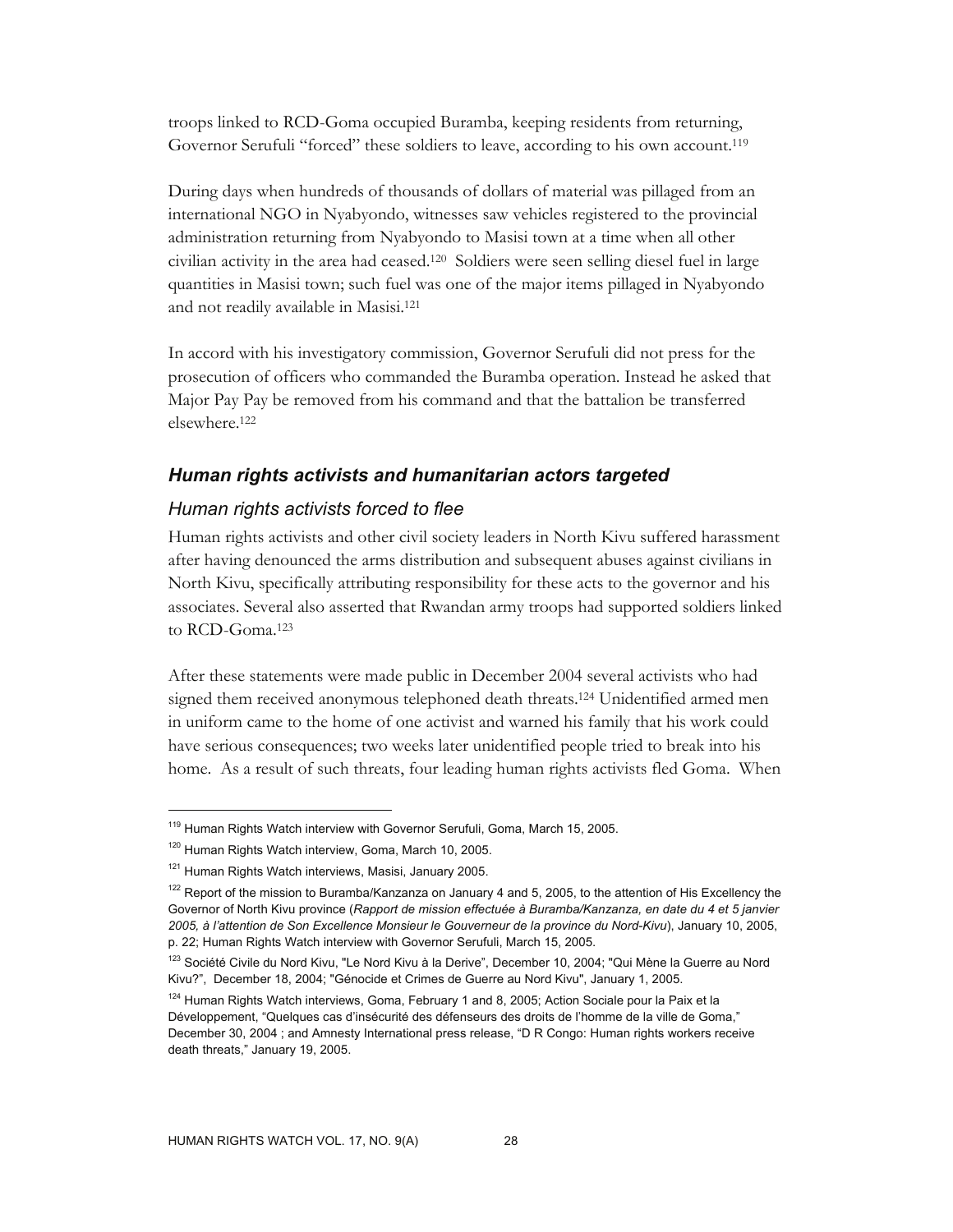a Human Rights Watch researcher raised these cases with provincial security officials in early February 2005, they admitted that security agents might have threatened the activists, but said that they had not been ordered to do so.125 They promised to investigate and to prevent future threats. But not long afterward unidentified armed men broke into the home of another activist in Goma and beat and robbed him and his wife.126 Another instance of harassment took place in Goma on April 23, 2005. Two unidentified men entered the home of a human rights defender, demanded his whereabouts and searched throughout the house. They threatened his family, beating one relative so badly that he afterward required stitches on his face.<sup>127</sup>

# *Work of humanitarian agencies disrupted*

Soldiers threatened staff and looted the property of humanitarian organizations in Masisi, Rutshuru and Lubero, disrupting the delivery of assistance to civilians.128 In the Nyabyondo area, for example, where soldiers linked to RCD-Goma looted two health centers and caused damage at a third, ten health centers had to restrict their operations for more than a month.129 During the combat at Nyabyondo and during the days after soldiers linked to RCD-Goma took control of the town, some \$350,000 worth of material was looted from the storehouse of Agro-Action Allemande (AAA), in the area to build a much-needed road from Masisi to Walikale.130 As the pillaging continued into January, AAA decided to suspend its work in the area. Questioned about their possible role in the pillaging by a Human Rights Watch researcher, provincial authorities gave no response except to say that they had been able to restore a small amount of the property to AAA.131 In late January Médecins Sans Frontières (MSF) closed its feeding program in Kabati, Rutshuru and suspended work in nearby Kitshanga, Masisi, after armed men in uniform broke into the Kabati base and stole a vehicle, cash, and other valuables.132 At the time, soldiers linked to RCD-Goma controlled the surrounding area, and there were reports that the stolen vehicle passed through their checkpoint that night without being stopped.133

<sup>&</sup>lt;sup>125</sup> Human Rights Watch interviews with Albert Semana, Provincial Director of Security, and with Major Maombi, Commander of military police battalion, Goma, February 2, 2005.

<sup>&</sup>lt;sup>126</sup> Human Rights Watch interviews, Goma, February 13 and 21, 2005.

<sup>&</sup>lt;sup>127</sup> Human Rights Watch interviews, Goma, April 24, 2005.

<sup>&</sup>lt;sup>128</sup> Human Rights Watch interview, Goma, January 20, 2005; Lubero, December 18-20, 2004.

<sup>&</sup>lt;sup>129</sup> Human Rights Watch interview with the Masisi Zone Chief Doctor, Masisi, January 28, 2005.

<sup>&</sup>lt;sup>130</sup> European Union press release, February 28, 2005.

<sup>&</sup>lt;sup>131</sup> Human Rights Watch interviews, Goma, March 10 and 15, 2005.

<sup>&</sup>lt;sup>132</sup> MSF press release, January 19, 2005. Human Rights Watch interview, Goma, March 10, 2005.

<sup>&</sup>lt;sup>133</sup> Human Rights Watch interviews, Goma, January and March 2005.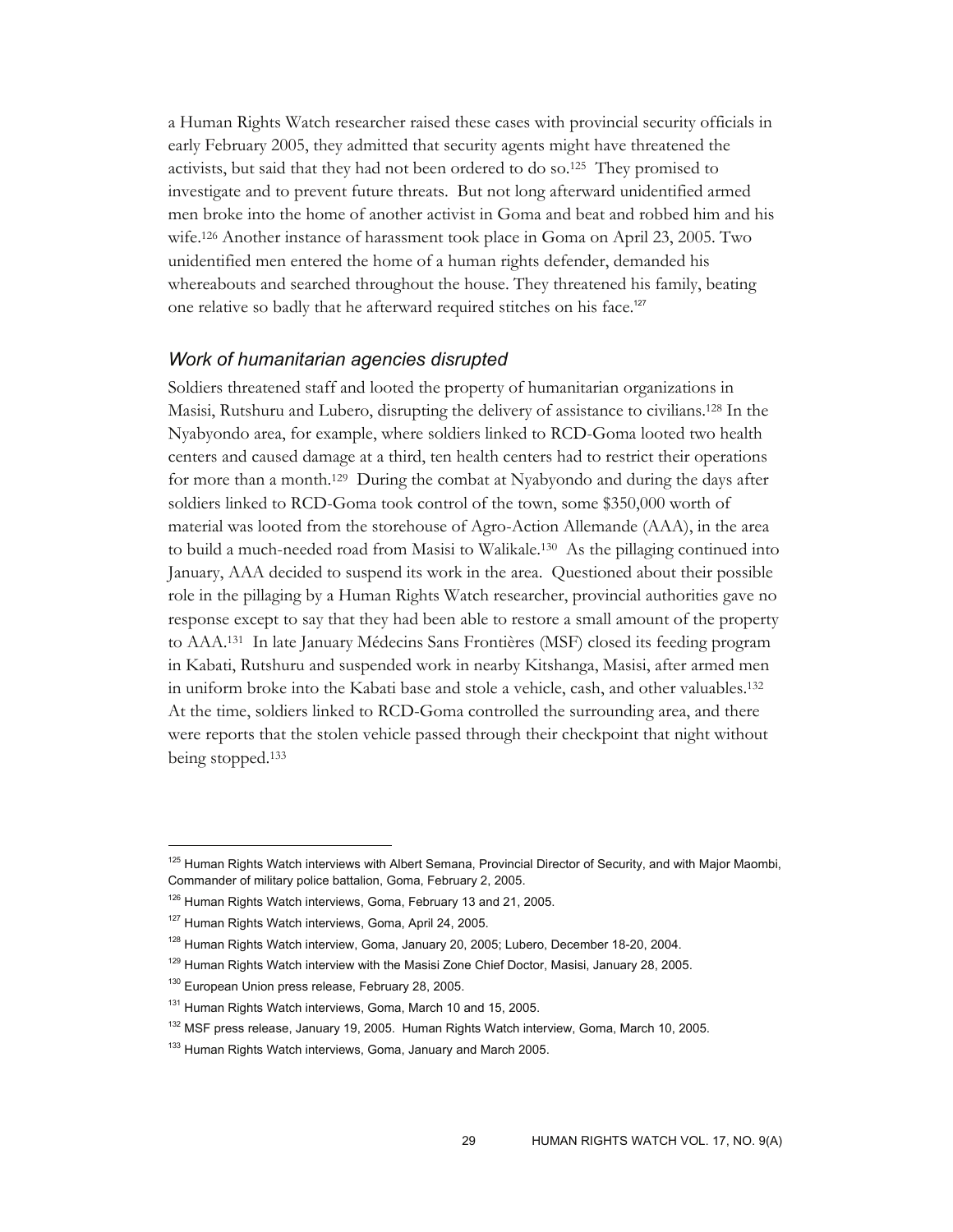Governor Serufuli established another commission of inquiry that attributed responsibility for the Kabati looting to Rwandan Hutu armed groups, said to have pillaged surrounding villages during the same period.134

# *Impunity*

As with most war crimes committed in eastern Congo, most of those documented in this report have been neither fully investigated nor prosecuted.135 The military prosecutor in North Kivu said that his office had opened a file on the Buramba killings but that prosecuting the officers in command of the operation would endanger the security of his staff. He said also that his office had no funds to support field investigations or even basic work in the office.136

In one exceptional case, thirty FARDC soldiers in Lubero were tried for crimes ranging from pillage and indiscipline to rape and murder. None of the soldiers were from the RCD-Goma faction, and the highest-ranking defendant was only a captain.137 According to MONUC human rights observers, the trial failed to meet international fair trial standards, particularly in failing to afford the accused the right to adequate legal counsel. All thirty defendants were tried in a single trial that lasted only two days; they were assigned counsel only at the last minute before the trial. The defendants were not given the chance to confront their accusers in every case, and MONUC staff observed that inadequate evidence was presented against some defendants. Most of the accused were found guilty and were sentenced to death. They have appealed their conviction.138

<sup>&</sup>lt;sup>134</sup> Report of the mission to Kabati/Nyanzale on January 20 and 21, 2005, to the attention of His Excellency the Governor of North Kivu province (*Rapport de mission effectuée a Kabati/Nyanzale, en date du 20 et 21 janvier 2005, a l''attention de Son Excellence Monsieur le Gouverneur de la province du Nord-Kivu*), January 31, 2005.

<sup>135</sup> Human Rights Watch interviews, North Kivu chief military prosecutor (*Auditeur Supérieur*), Goma, March 15, 2005 and North Kivu civilian prosecutor (*Procureur Général*), Goma, March 18, 2005.

 $136$  Ibid.

<sup>&</sup>lt;sup>137</sup> The majority of those tried were from the ex-MLC, and the rest were from ex-APC and ex-FAC. Human Rights Watch correspondence with MONUC staff in Beni, March 3, 2005.

<sup>&</sup>lt;sup>138</sup> Human Rights Watch correspondence with MONUC staff in Beni, March 3, 2005. Letter from MONUC/ Goma head of office to General Gabriel Amisi, Commander of the Eight Military Region (North Kivu), February 25, 2005; Human Rights Watch interview, North Kivu chief military prosecutor, Goma, March 15 and April 22, 2005.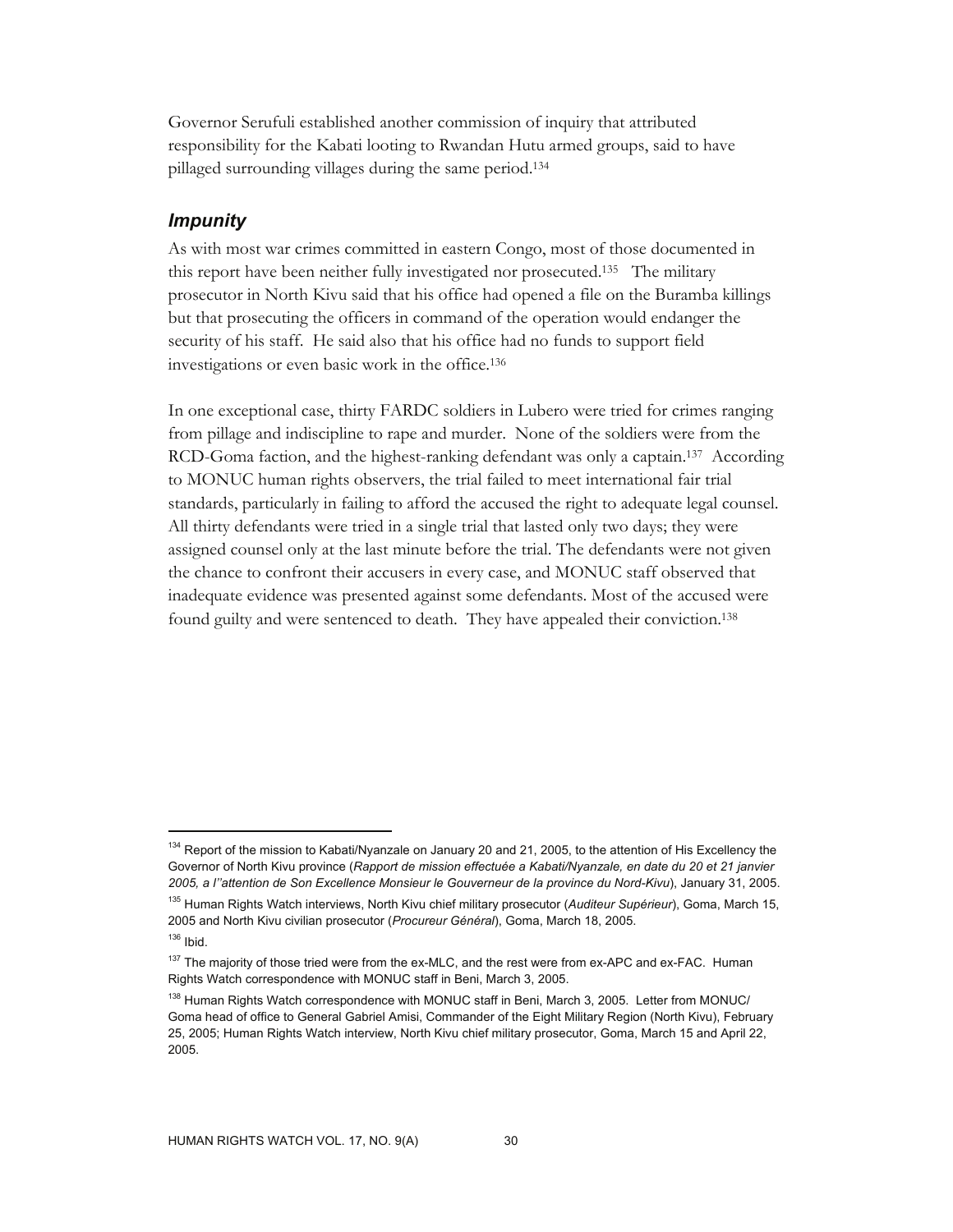#### **The role of U.N. peacekeepers**

# *Protection*

Despite its mandate to protect civilians and its recently increased troop size, MONUC failed to protect civilians during the fighting described in this report. In most cases MONUC peacekeepers failed to reach the conflict area until several days after fighting began. Even then they were unable to gather the intelligence necessary to accurately assess the situation and formulate a strategy to protect civilians. Sometimes lacking interpreters, MONUC peacekeepers were often forced to rely on MONUC civilian staff for information but, because of security considerations, the civilians are often unable to travel freely in areas of conflict.

In Buramba, MONUC learned almost immediately that fighting had begun on December 17 through telephone calls from displaced people.139 Ironically, a new contingent of Indians had begun arriving in Kiwanja, less than forty kilometers from Buramba, just days before.140 But, according to local sources, peacekeepers came to Buramba only on December 24, at which time troops linked to RCD-Goma were still occupying the town and preventing displaced civilians from returning.141 The peacekeepers nonetheless found the situation "calm" and did not intervene nor even speak extensively to the displaced at Nyamilima, just a few kilometers past Buramba.142

Similarly a MONUC verification mission arrived at Nyabyondo on December 22, three days after the main attack, but left the same day. A military presence was eventually set up there and at Masisi center, but did little to protect civilians. A small number of civilians who had been unable to flee the town did take refuge adjacent to the MONUC camp at Nyabyondo.143

MONUC officials did play an important political role in putting pressure on the troops to withdraw from Nyabyondo more than a month later, a measure necessary for the return of the displaced.144 In late January, MONUC soldiers also prevented the

<sup>&</sup>lt;sup>139</sup> Human Rights Watch telephone interview, Goma, December 19, 2004; Human Rights Watch interview, Goma, December 23, 2004.

<sup>140</sup> Human Rights Watch field visit to Rutshuru, December 14, 2005.

 $141$  Ibid.

 $142$  Ibid.

<sup>&</sup>lt;sup>143</sup> Human Rights Watch field visit to Nyabyondo, January 18, 2005.

<sup>&</sup>lt;sup>144</sup> Human Rights Watch field visits to Kibati (Walikale territory), January 18, 2005, and Masisi, January 26, 2005; and interviews, Masisi, Jan 26-29, 2005.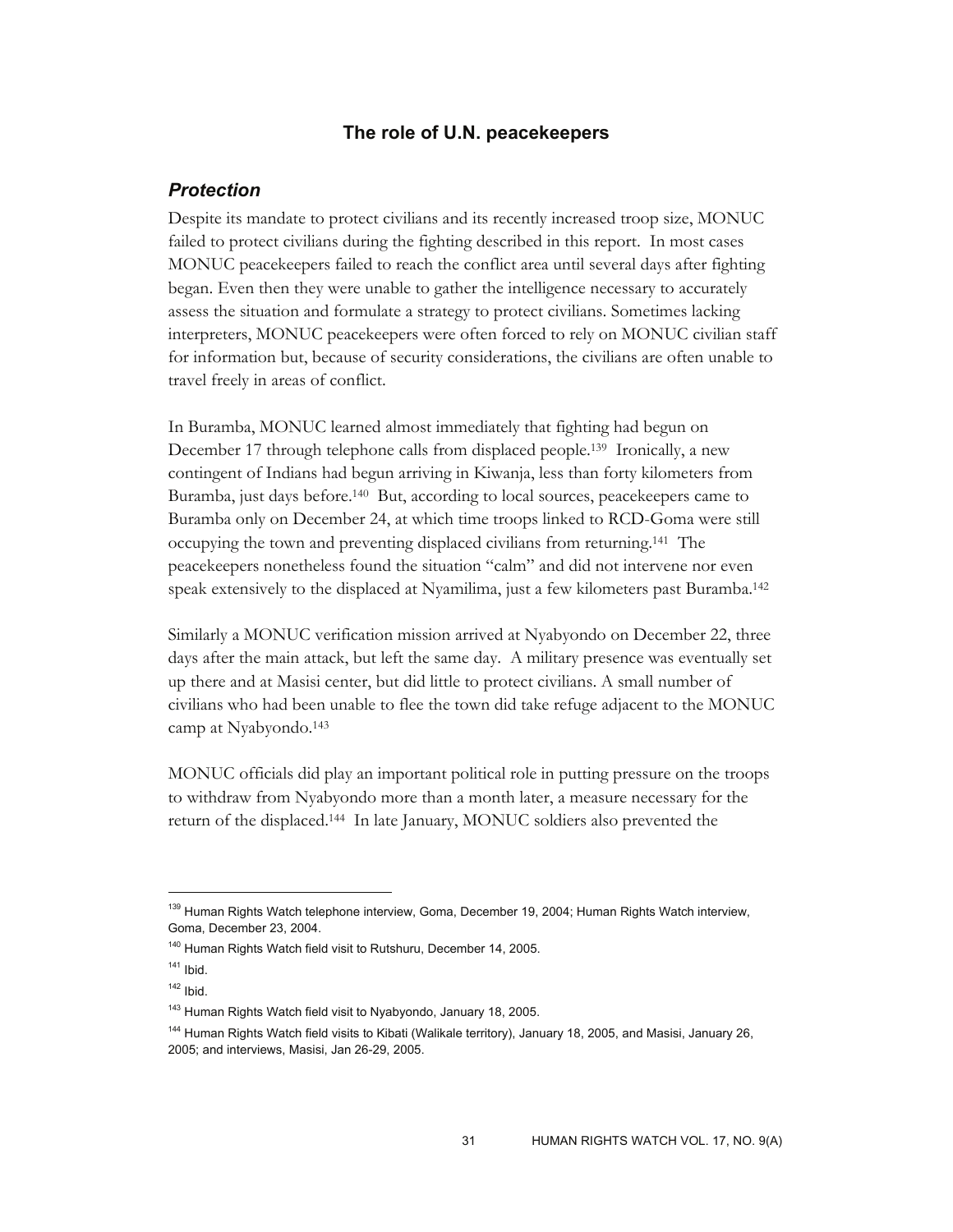withdrawing troops from forcing local civilians to transport their belongings – a simple but rare intervention that was greeted with enthusiasm by the local population.145

When fighting began at Kanyabayonga on December 12, MONUC had peacekeepers at Lubero, a short distance north of the area of combat, and quickly moved others to Kanyabayonga itself. Yet the MONUC forces failed to protect civilians from abuses by the retreating FARDC troops and by the advancing troops linked to RCD-Goma. At the time MONUC peacekeepers at Lubero told a Human Rights Watch researcher that they knew civilian property was being pillaged by retreating soldiers and that they wanted to help, but that they had received no orders to intervene.146 Within a week, MONUC created a "humanitarian buffer zone" between the belligerents to permit the delivery of humanitarian aid. While this effort may have contributed to halting the fighting between the factions of the FARDC, it had a minimal impact on assistance to civilians. According to humanitarian organizations, the zone proved inadequate because it covered only a short distance on the main north-south road and did not prevent troop movements to the east and west of the zone.147

# *Human rights investigations*

While MONUC military forces failed to protect civilians, a special investigation team, based in Kinshasa, promptly investigated crimes committed at Buramba, Nyabyondo and near Kanyabayonga and made public their results, as mentioned above.148 In press releases and briefings and in a letter to the North Kivu regional military commander, they laid out allegations of killings of sixty civilians and rapes of others by soldiers of the FARDC 11th brigade at Nyabyondo and of the killings of thirty civilians by the FARDC 123rd battalion at Buramba. The soldiers in the units were all linked to RCD-Goma. In addition, the MONUC investigators accused FARDC troops of various factions, including ex-ANC, ex-APC, and ex-MLC of raping 136 women in fighting near Kanyabayonga.149

<sup>&</sup>lt;sup>145</sup> Human Rights Watch interview, Masisi, January 28, 2005.

<sup>&</sup>lt;sup>146</sup> Human Rights Watch interviews with MONUC personnel, Lubero, December 19, 2004.

<sup>&</sup>lt;sup>147</sup> Human Rights Watch discussions with humanitarian personnel in Goma throughout December 2004 and January 2005.

<sup>148</sup> MONUC press release, January 7, 2005; MONUC press briefing, February 23, 2005; Letter from MONUC/ Goma head of office to General Gabriel Amisi, Commander of the Eight Military Region (North Kivu), February 25, 2005; Centre d'Etudes et de Recherches en Education de Base pour le Développement Intégré (CEREBA), "Rapport de Mission de verification et d'enquête sur la carnage de Buramba/Binza/Rutshuru", Goma, January 8, 2005.

<sup>&</sup>lt;sup>149</sup> MONUC press briefing, February 23, 2004.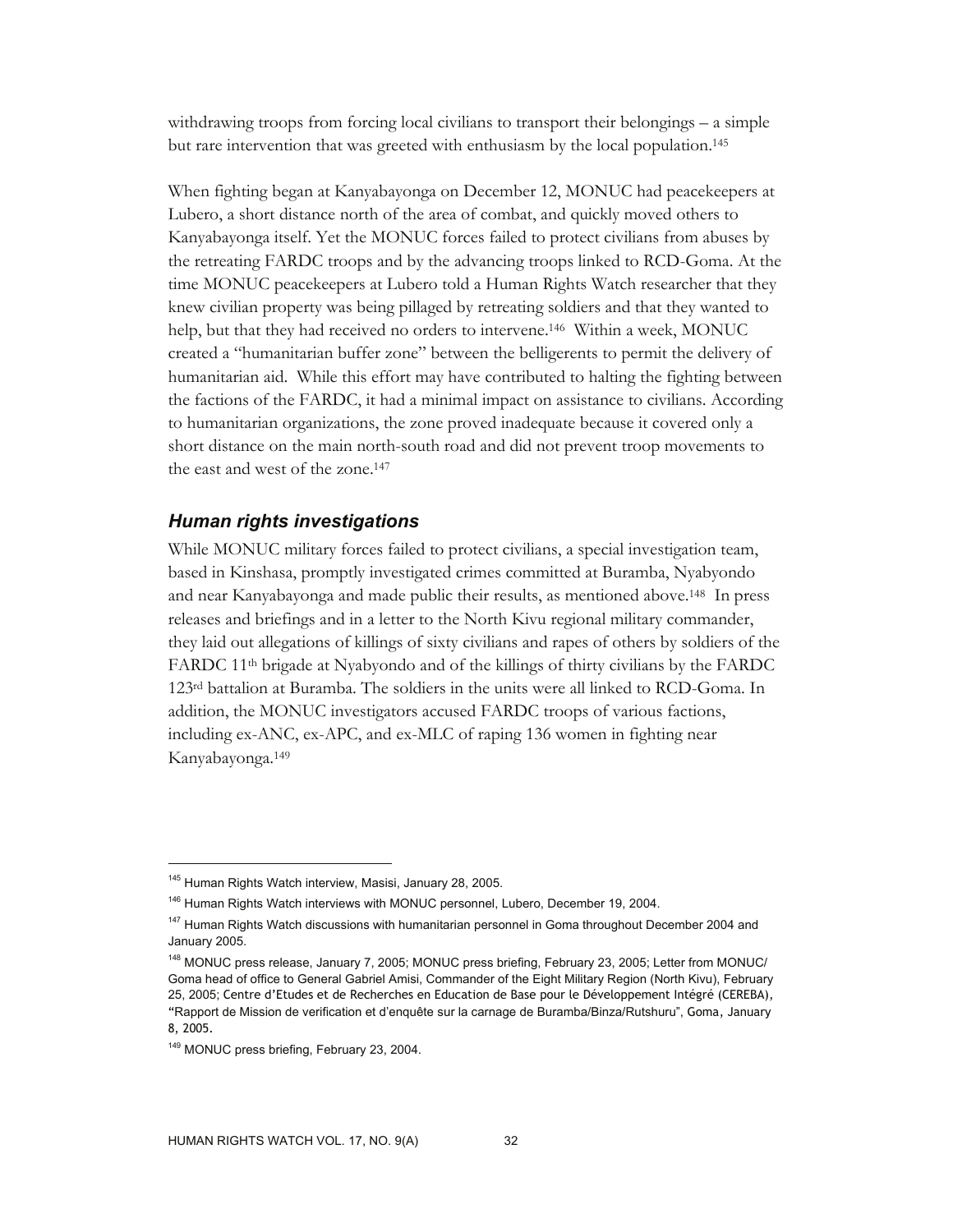Staff from the MONUC human rights unit also documented the distribution of arms in Buramba in early January.150

#### **The response of the international community**

Influential donor governments and the United Nations, sometimes through MONUC, exerted political pressure on the combatants in North Kivu to stop fighting and, in the cases of Kanyabayonga and Nyabyondo, to fall back to their former positions – pressure that bore fruit after several weeks of negotiation.

In addition various governments and intergovernmental bodies responded quickly to the Rwandan threat to send troops into Congo. The International Committee to Accompany the Transition (CIAT) affirmed the inviolable character of Congolese territorial sovereignty and declared that the presence of foreign armed groups, i.e., Rwandan Hutu armed groups, in Congo could not justify aggression, even if those groups threatened civilians and regional stability.151 MONUC publicly condemned the Rwandan threat to invade the Congo as a serious danger to Congolese sovereignty and the transitional process.152 The United Kingdom and Sweden suspended bilateral aid to the Rwandan government to indicate their concern with Rwandan threats, but by early 2005 Rwanda appeared to have been restored to good favor with donors and received renewals of assistance from the Netherlands, the United Kingdom, and Germany as well as the assurance of substantial debt relief.153 The African Union (A.U.), led by South Africa, also criticized the Rwandan intervention but in response to Rwandan pressure agreed to sending an A.U. force to disarm Rwandan Hutu rebel combatants in the Congo. Important potential donors like the European Union initially welcomed the A.U. proposal in public, though there were difficulties in finding financial and logistical support for the effort. After months of discussions in Rome with the Congolese government, the FDLR announced on March 31, 2005 they would lay down their arms and return to Rwanda thus opening the door for continued voluntary disarmament and putting on hold plans for an armed solution.

<sup>&</sup>lt;sup>150</sup> Electronic communication to Human Rights Watch, February 3, 2005.

<sup>&</sup>lt;sup>151</sup> CIAT communiqués, December 1, 2004 and December 9, 2004.

<sup>&</sup>lt;sup>152</sup> Statement of Patricia Tomé, MONUC Director of Public Information, November 24, 2004.

<sup>&</sup>lt;sup>153</sup> See IRIN, "Rwanda: IMF, World Bank write off Kigali's \$1.4 billion debt", April 14, 2005 and IRIN, "Rwanda: EU grants Rwanda €52 million [approx. US\$ 67 million] for budget deficit", April 29, 2005.